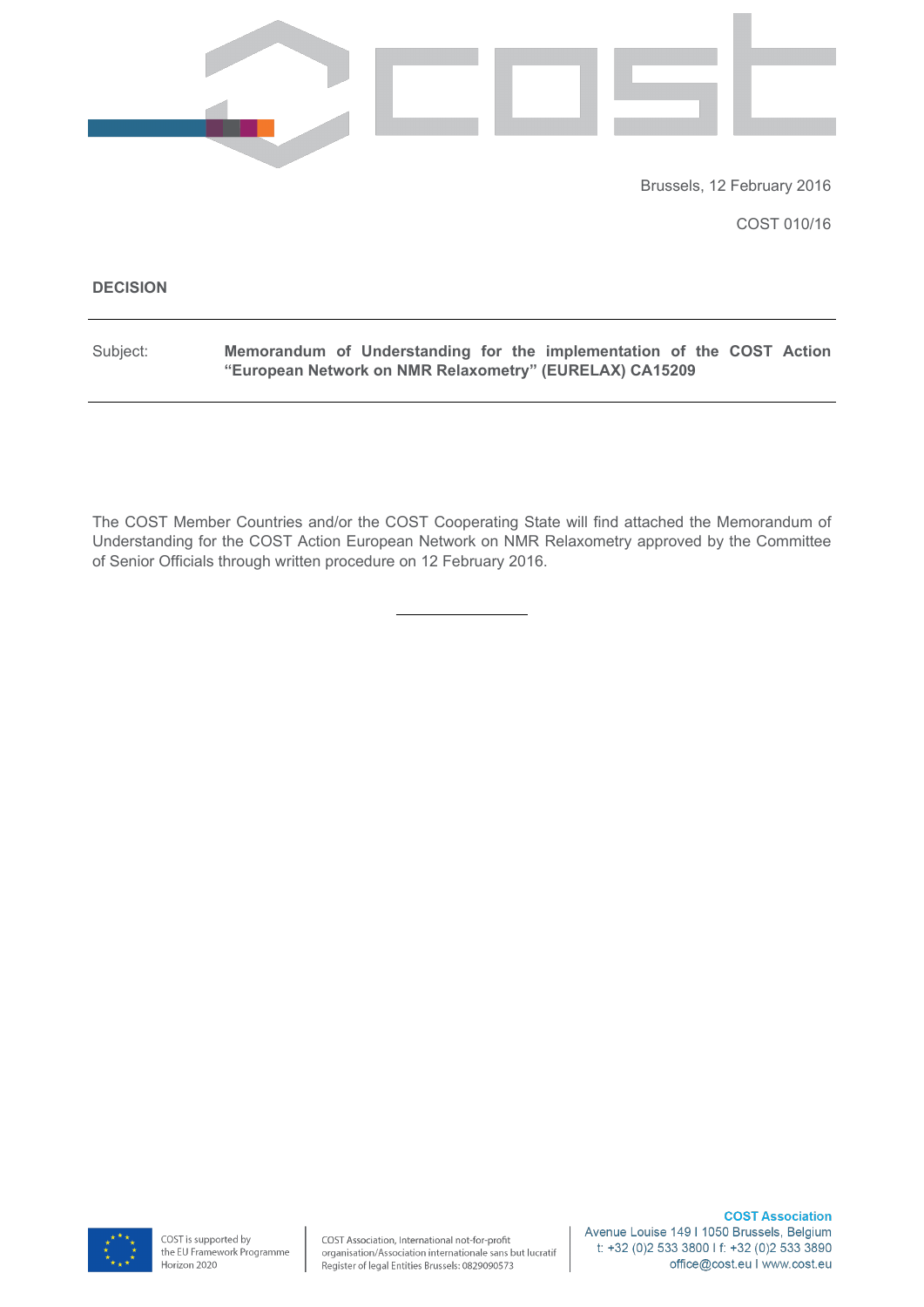

#### **MEMORANDUM OF UNDERSTANDING**

For the implementation of a COST Action designated as

#### **COST Action CA15209 EUROPEAN NETWORK ON NMR RELAXOMETRY (EURELAX)**

The COST Member Countries and/or the COST Cooperating State, accepting the present Memorandum of Understanding (MoU) wish to undertake joint activities of mutual interest and declare their common intention to participate in the COST Action (the Action), referred to above and described in the Technical Annex of this MoU.

The Action will be carried out in accordance with the set of COST Implementation Rules approved by the Committee of Senior Officials (CSO), or any new document amending or replacing them:

- a. "Rules for Participation in and Implementation of COST Activities" (COST 132/14);
- b. "COST Action Proposal Submission, Evaluation, Selection and Approval" (COST 133/14);
- c. "COST Action Management, Monitoring and Final Assessment" (COST 134/14);
- d. "COST International Cooperation and Specific Organisations Participation" (COST 135/14).

The main aim and objective of the Action is to exploit Nuclear Magnetic Resonance relaxometry for the profit of medical diagnostics and therapeutics, advanced materials industry, environmental engineering and agri-food science, focusing on : early disease detection and smart contrast agents, energy sources and storage, innovative materials for nano- and bio-technology, properties of food and natural resources.. This will be achieved through the specific objectives detailed in the Technical Annex.

The economic dimension of the activities carried out under the Action has been estimated, on the basis of information available during the planning of the Action, at EUR 80 million in 2015.

The MoU will enter into force once at least five (5) COST Member Countries and/or COST Cooperating State have accepted it, and the corresponding Management Committee Members have been appointed, as described in the CSO Decision COST 134/14.

The COST Action will start from the date of the first Management Committee meeting and shall be implemented for a period of four (4) years, unless an extension is approved by the CSO following the procedure described in the CSO Decision COST 134/14.

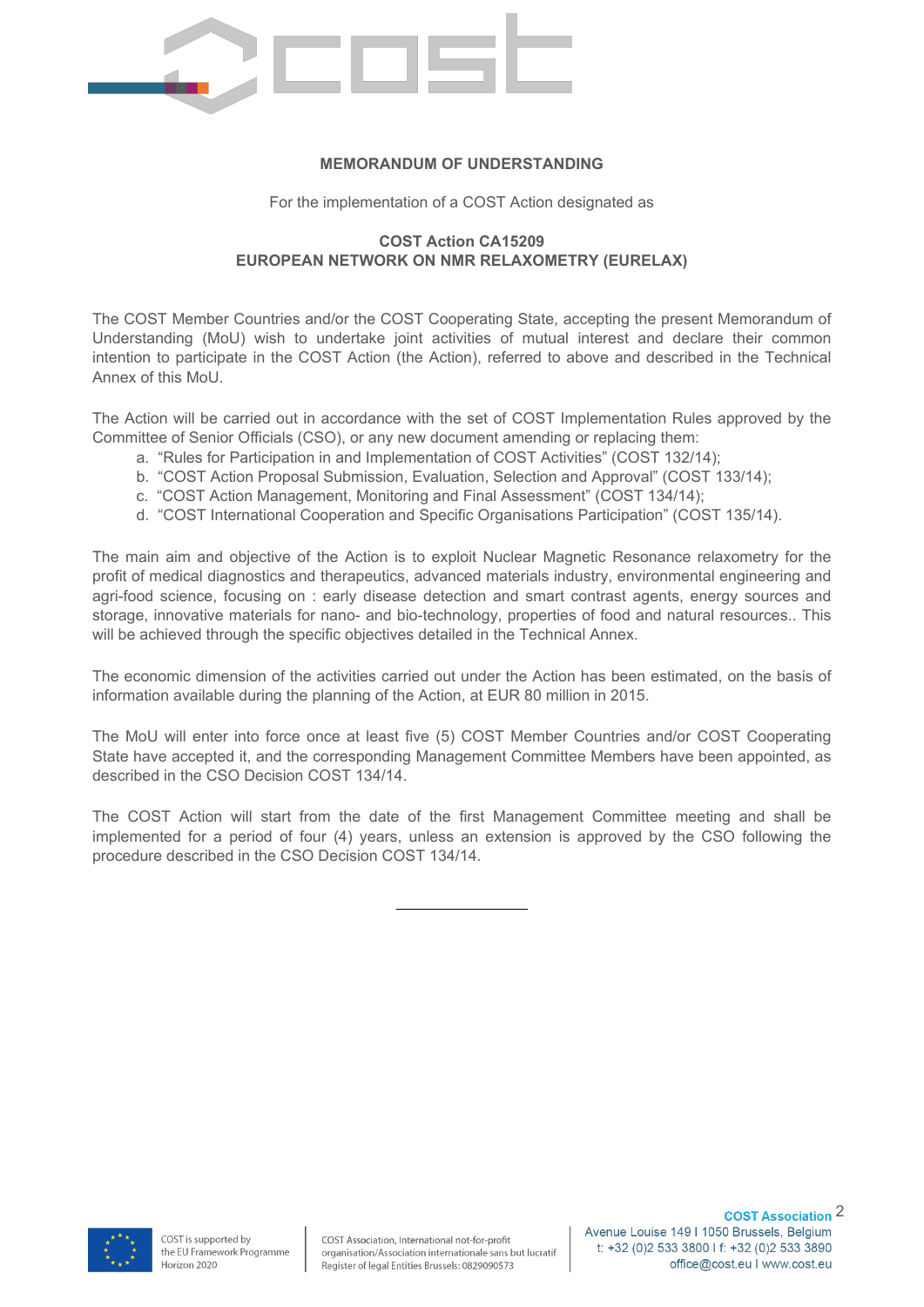

#### **TECHNICAL ANNEX**

#### **overview**

#### **Summary**

The "European Network on NMR Relaxometry" Action aims to develop a research network focused on NMR relaxometry for fundamental and applied sciences concerned with the molecular dynamics of soft and hard matter.

NMR relaxometry possesses the unique ability to reveal the mechanisms of molecular motion and their characteristic times over a huge range of time scales from picosecond to millisecond, with selectivity in probing the dynamics of molecular and ionic species. This potential of NMR relaxometry will be developed with applications in advanced materials science and industry, medical diagnostics and therapeutics, agrifood and environmental science and technologies. This research is intrinsically related to progress in the understanding of spin relaxation phenomena and in technological development, as both components form the basis for the fundamental and technology-oriented research employing NMR relaxometry.

NMR relaxometry is a scientific and technological asset of Europe. The joint efforts of scientists across numerous disciplines (chemistry, physics, materials science and others), of medical doctors and engineers, regrouped through the networking means provided by this Action, will allow the efficient exploitation of NMR relaxometry in fields that are currently key challenges for Europe, such as early disease detection, energy sources and storage, advanced tuneable materials, food quality, soil fertility, water and sediment performance.

The Action will play a seminal role in facilitating links between the scientific and industrial communities for knowledge exchange and technology transfer to stimulate cross-disciplinary innovations, educating the next generation of talented researchers and developing the full potential of NMR relaxometry in Europe.

| <b>Areas of Expertise Relevant for the Action</b>               | <b>Keywords</b>                      |
|-----------------------------------------------------------------|--------------------------------------|
| • Physical Sciences: Atomic, molecular and chemical physics     | • Nuclear Magnetic Resonance         |
| ● Physical Sciences: Soft condensed matter (e.g. liquid         | • Fast Field Cycling NMR Relaxometry |
| crystals)                                                       | • Spin Relaxation                    |
| • Chemical sciences: Spectroscopic and spectrometric            | • Dynamics of Condensed Matter       |
| techniques                                                      | • Magnetic Resonance Imaging         |
| O Medical engineering: Diagnostic tools (e.g. genetic, imaging) |                                      |
| • Physical Sciences: Quantum physics                            |                                      |

#### **Specific Obiectives**

To achieve the main objective described in this MoU, the following specific objectives shall be accomplished:

#### Research Coordination

• To coordinate research activities by initiating and encouraging networking between physics, chemistry, medicine, engineering and materials science

- To improve mutual understanding across disciplines
- To stimulate innovative scientific ideas
- To promote dissemination of scientific achievements
- To identify industrial interests and applications

#### **Capacity Building**

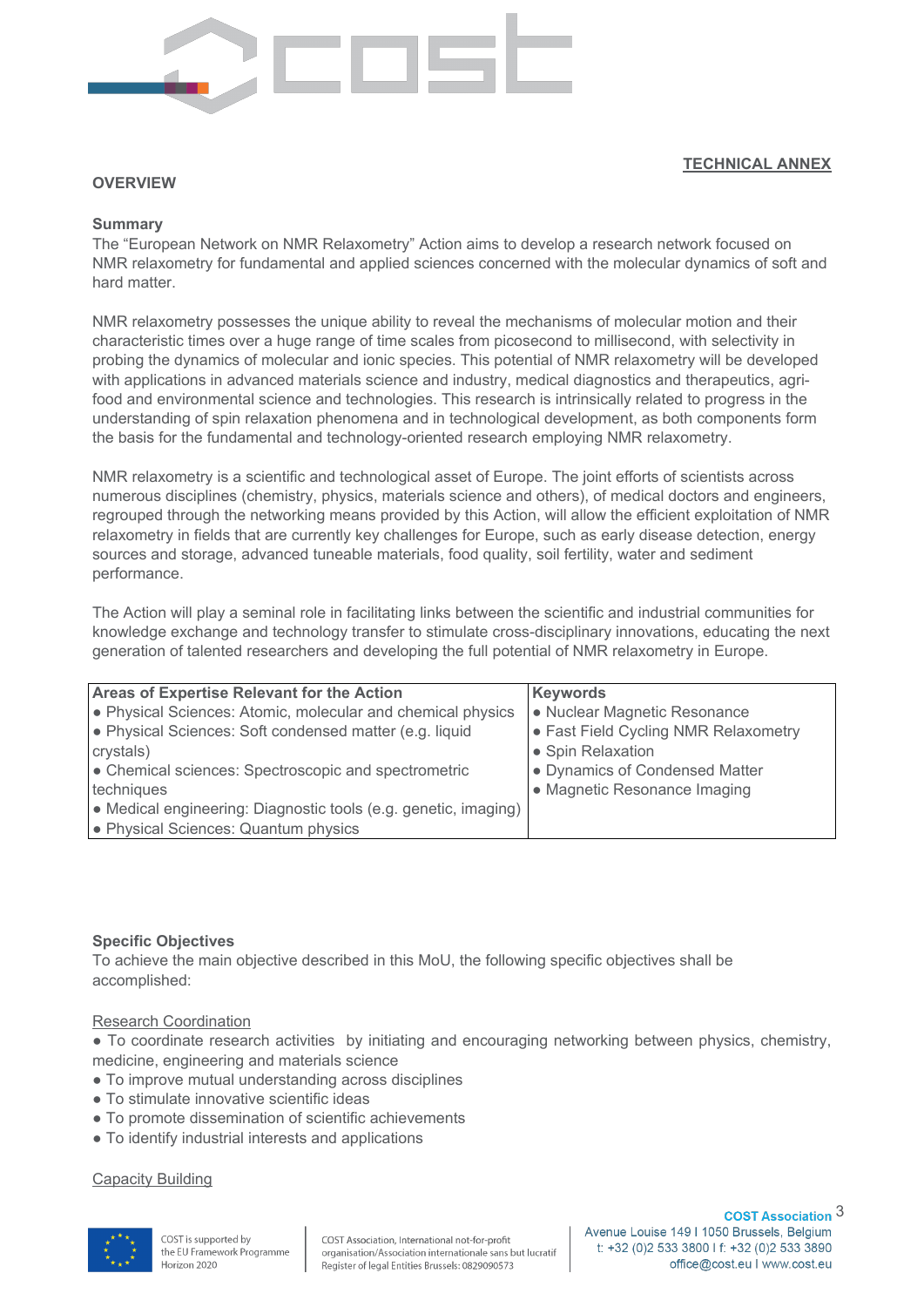

- Addressing the current scientific and technological challenges
- Fostering development of joint research agendas
- Fostering knowledge transfer to a large, diverse community
- Involving industrial partners
- Preparing the next generation of competitive young researchers
- Involving Early Career Investigators and promoting equality and diversity among all participants

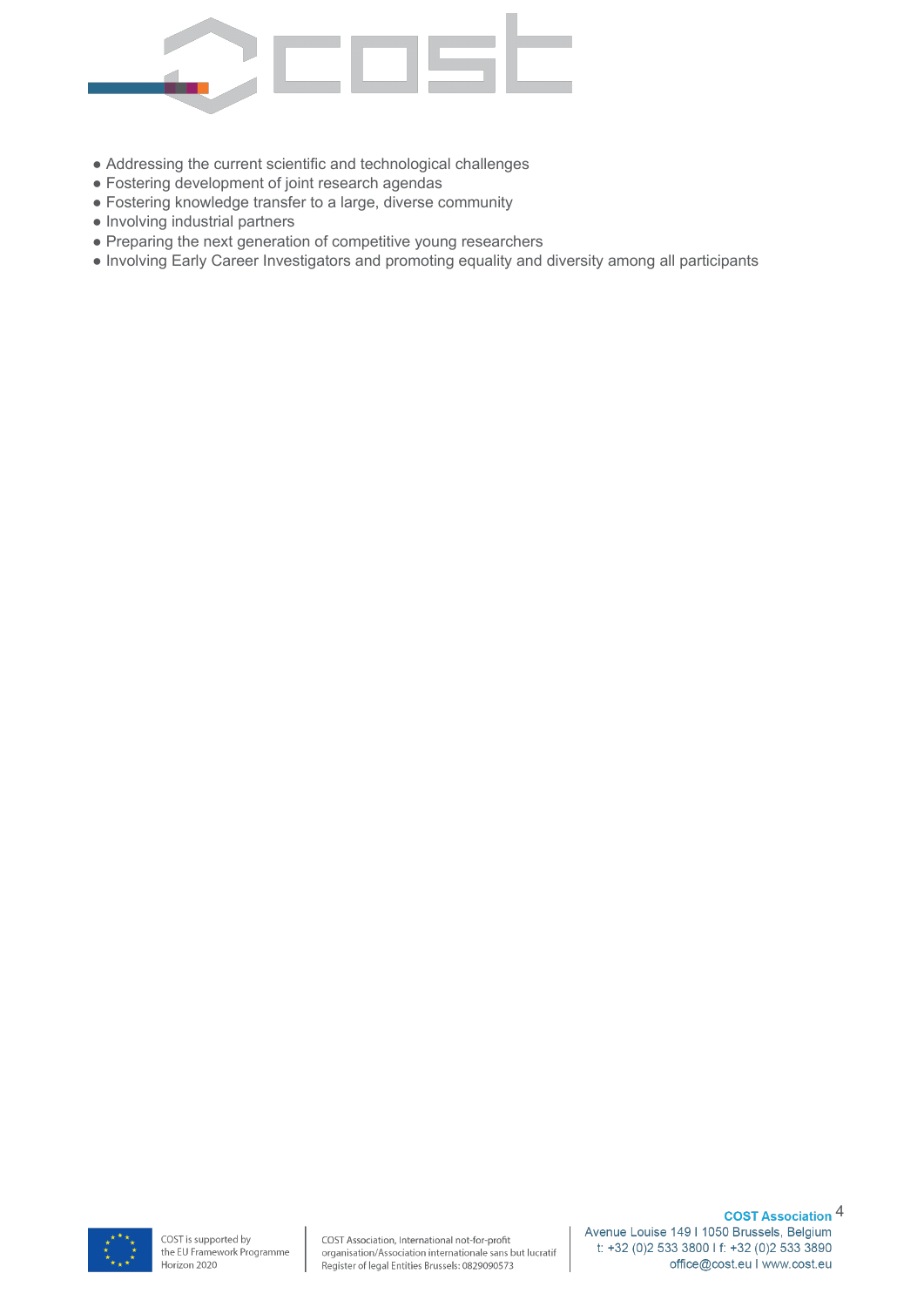

# **DESCRIPTION OF THE COST ACTION**

# **1. S&T EXCELLENCE**

## **1.1. Challenge**

### **1.1.1. Description of the Challenge (Main Aim)**

The aim of the Action is to boost the science of Nuclear Magnetic Resonance (NMR) relaxometry for the profit of medical diagnostics and therapeutics, advanced material industry, environmental engineering and agri-food science and technology, which will benefit the society in general. The Action will focus on innovative materials for nano- and biotechnology, electrolytes and energy storage materials, Fast Field Cycling (FFC) based medical imaging and in-vivo studies, new generation of contrast agents for MRI, food properties and quality and properties of soil, rocks and natural resources. Developments in fundamental science are of primary importance as a stepping stone to achieve these goals.

Therefore, the Action will:

 Exploit the outstanding opportunities to expand the knowledge of molecular dynamics in soft and hard matter and develop a better understanding of spin relaxation phenomena.

 Enhance and promote collaboration between research groups focused on molecular science by means of other experimental methods and computational modelling.

 Transfer the knowledge and disseminate the results to a broad scientific community and to possible stakeholders.

 Enhance the dialogue with and between relevant industry partners to further develop instrumentation and spread-out NMR relaxometry in different technological sectors.

Educate the next generation of scientists and engineers.

NMR is a highly-developed, non-invasive technique which is used for the study of all types of solid and soft matter and involves the resonant detection of interactions between magnetic atomic nuclei and an externally-applied magnetic field. An extremely versatile experimental method, based on NMR, involves measurement of the so-called "relaxation times" of the atomic nuclei for systems in different physical states (liquid, solid) and degrees of complexity (small molecules, electrolytes, macromolecules, biological tissues, soils and foodstuffs).

As the relaxation times are highly sensitive to the motion of the investigated molecules, NMR relaxation studies offer the unique possibility to probe dynamics of soft and hard matter at a molecular (atomic) level. Understanding the nature and mechanisms of molecular motion is a fundamental subject of science with important implications for the technological and economic/societal development. In fact the concept of Magnetic Resonance Imaging (MRI) is based on exposing differences in dynamical properties of water (and hence <sup>1</sup>H NMR relaxation) between healthy and pathological tissues. This discovery has revolutionised medical diagnostics and led to the award of the Nobel Prize for Physiology or Medicine to Lauterbur and Mansfield in 2003.

NMR relaxation studies have gained new momentum thanks to the ability to perform them as a function of the strength of the applied magnetic field. Such measurements are called "NMR relaxometry", and literally bring a new dimension to NMR, that of the variation of the magnetic field strength. They allow probing different frequencies of molecular motion. The available range of magnetic fields spanning from hundreds of nT to about 20 T implies that one can investigate, by a single experiment, motional processes across a huge range of time scales (from ms to ps).

The motion of molecules forming the complex matter around us determines its macroscopic and functional properties so that it raises obvious curiosity. This interest has led to developing elaborate numerical methods and computer modelling of dynamics and structure of molecular systems, also leading to the award of a Nobel Prize in 2013 to Martin Karplus, Michael Levitt and Arieh Warshel. Amazing features of molecular motion predicted by computer simulations increase the desire to "see" experimentally these effects on a molecular level, not only their macroscopic outcome. This is where

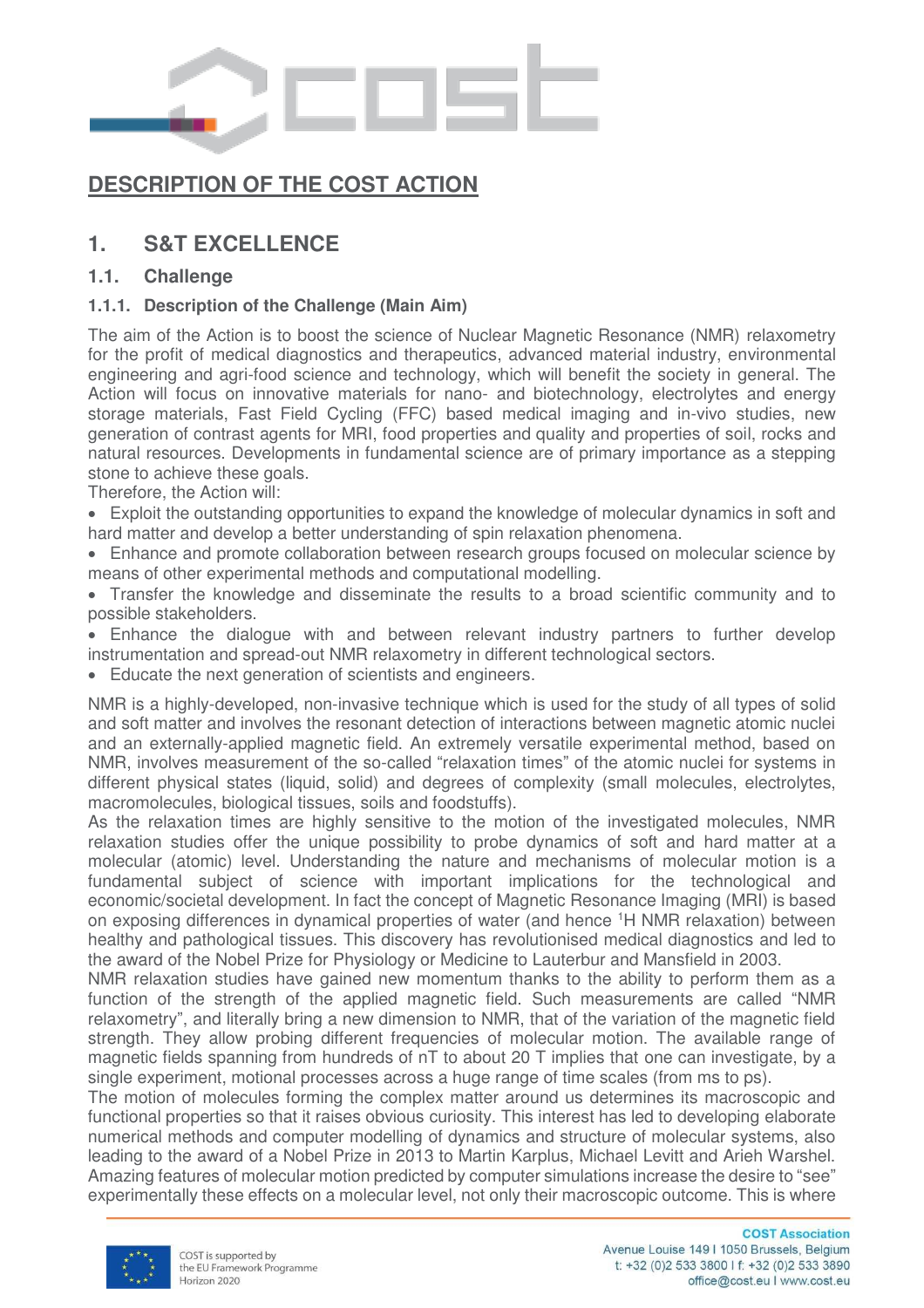

NMR relaxometry has earned the name "molecular rheology", demonstrating its virtue with respect to other established methods such as neutron scattering (NS), dielectric spectroscopy (DS) or optical methods (OM). The advantages of NMR relaxometry are not only the unique ability to reveal mechanisms of molecular motion (besides its characteristic time), but also its selectivity (using different nuclei or by introducing spin labels) and its capacity to investigate non-polar (or nonpolarisable) systems (contrary to DS or OM).

The most efficient way of implementing NMR relaxometry is via a method called "Fast Field Cycling" (FFC). More than thirty European laboratories have been equipped with FFC NMR relaxometers since the beginning of the 2000s and about twenty instruments have been installed outside Europe. These remarkable experimental opportunities have kicked off a whole chain of interdisciplinary research at the interface between physics, chemistry, material science, biology and medicine, stimulating and presenting also new theoretical and instrumental challenges.

Moreover, to fully profit from the unique experimental methodology a parallel progress in relaxation theory is needed. This task has been undertaken by a part of the FFC NMR community with noteworthy success, for instance the theory of Paramagnetic Relaxation Enhancement explaining and predicting the effects of contrast agents used in MRI or a theoretical concept allowing for a straightforward determination of translation diffusion coefficients in condensed matter. The theoretical effort has eventually led to very important achievements, such as the design and production of efficient contrast agents for MRI in collaboration with chemists and materials scientists or the construction of FFC based medical scanners thanks to collaboration with medical engineers and doctors and to progress in FFC technology.

These examples show that such a joint effort is highly profitable and that it should be considerably strengthened, in order to maintain momentum and bolster the clear European lead in FFC technology, methods and applications that is currently enjoyed.

#### **1.1.2. Relevance and timeliness**

The goal of this Action is to exploit NMR relaxometry in fields that are currently key challenges for Europe: medicine and healthcare (with early disease detection and smart contrast agents), energy sources and storage (with solid and liquid electrolytes, batteries, capacitors, conducting membranes and cooling media), advanced materials (with nanocrystalline and macromolecular systems), food quality and environmental science (with food transformation and quality enhancement of water, soils and sediments). All macroscopic effects and features have their origin in molecular dynamics and structure therefore NMR relaxometry has a large potential and the topics covered by different groups are very broad. In turn, this makes the research community highly fragmented. To achieve optimal progress there is a need for an over-arching structure within which the necessary transfer of knowledge and resources (theory, software, instrumental improvements) can take place.

The Action scientific tasks, listed below, aim at joining the efforts of the scientific experts of various disciplines and industry partners of the FFC NMR community:

 To advance knowledge on dynamics in soft and hard matter. A thorough understanding of molecular motion in complex systems is still missing impeding scientific and industrial progress, and the community is in danger of losing the expertise in this demanding area as the senior community is approaching retirement without renewal.

 To contribute to the research of advanced, tuneable materials. The gained knowledge will be of great significance for future industrial, biomedical and environmental applications.

 To transfer FFC technology from NMR to MRI and advance the development of targeted contrast agents for MRI in order to enhance diagnosis and the monitoring of treatment.

 To develop methods for the investigation of properties and quality of food and natural resources to improve the well-being of our society.

 To develop innovative theoretical and experimental tools, in particular aimed to render NMR relaxometry exploitable by a broader set of users.

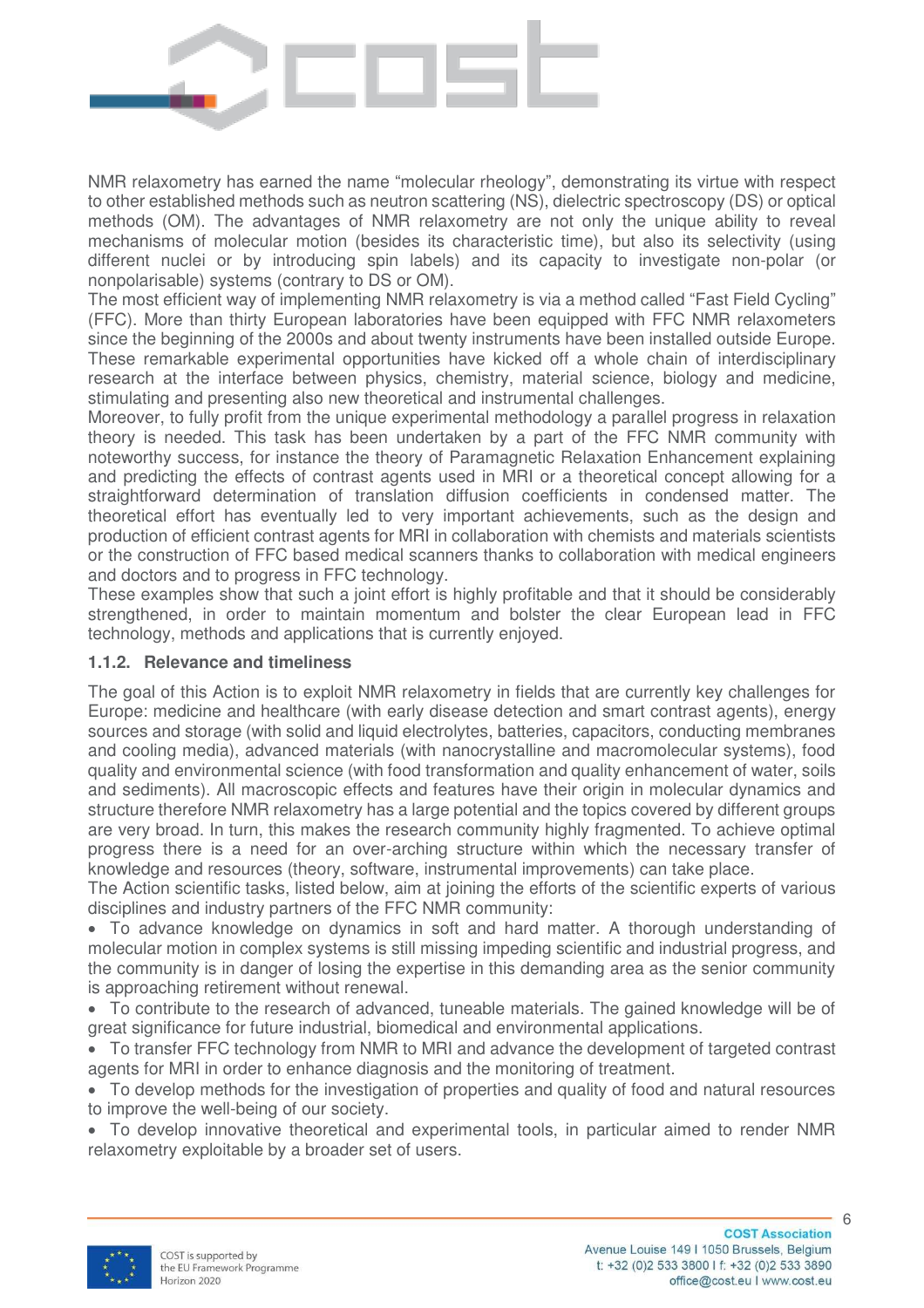

# **1.2. Specific Objectives**

### **1.2.1. Research Coordination Objectives**

For the success of the tasks outlined forward-thinking research capacities are required that can only be achieved by joint interdisciplinary effort and accumulated knowledge of a critical mass of outstanding researchers. The Action offers the exceptional opportunity to meet the following objectives:

 Coordinate research activities. This Action has two levels: a local and a global one. On the local level it brings close cooperation between experimentalists, theoreticians and instrumentalists working on NMR relaxometry. The Action will allow merging diverse skills of research groups to produce a broad body of knowledge which will form the background to face scientific and technological challenges. On the global level the Action answers a requirement for necessary networking between different disciplines (physics, chemistry, medicine, engineering, materials science, environmental and food science and engineering). The Action will provide means for a large group of researchers to be able to consistently and systematically contribute to the wide-ranging research programme.

• Improve mutual understanding across disciplines. The Action puts great emphasis on ensuring that scientists in different fields reach a better mutual understanding which will spread further for the profit of joint undertakings. To achieve that, careful thought about dissemination activities will be carried out (section 2.2.2).

 Stimulate innovative scientific ideas. The network activities will give new insights and impulses to identify future research directions including research in different fields. The Action will foster development strategies to prepare innovative proposals to successfully participate in EU funding programmes.

• Promote dissemination of scientific achievements. Dissemination of results is crucial to accelerate research progress by sharing knowledge with other communities. Advertising of scientific achievements increases the visibility of the intertwined scientific and technological problems and improves the awareness of their significance for European policies. The Action will promote NMR relaxometry as an important contribution to the advancement of science and technology.

 Identify industrial interest and applications. The Action aims to improve the communication between academia and industry to identify key industrial applications and subjects of which the scientific community may not have previously been aware.

#### **1.2.2. Capacity-building Objectives**

Much of the work on NMR relaxometry is carried out in Europe, and indeed European academic and industrial teams still enjoy a very clear leadership in this area. The aim of this Action is to provide a structure that will enable European NMR relaxometry research to flourish, realising its full potential. This will be achieved by:

• Addressing the current scientific and technological challenges. There are four relevant directions which will be pursued during this Action: developing strategies to tailor advanced materials, improving diagnostic and therapeutic methods, improving and monitoring food properties and developing means to understand environmental processes. These goals require bridging together separate fields of fundamental and applied science.

• Fostering development of joint research agendas. The outlined research objectives rely on sound scientific bases and can be realistically achieved within the period of the Action with the conduct of joint research plans including theory and modelling, properties of soft and hard matter and instrumental development.

 Fostering knowledge transfer to a large community. NMR relaxometry is currently largely restricted to specialised research laboratories because it requires expert knowledge to operate the equipment and to perform the data analysis. Yet a great potential is perceived for technological transfer to many kinds of laboratories and industry. The Action is an ideal means to extend the

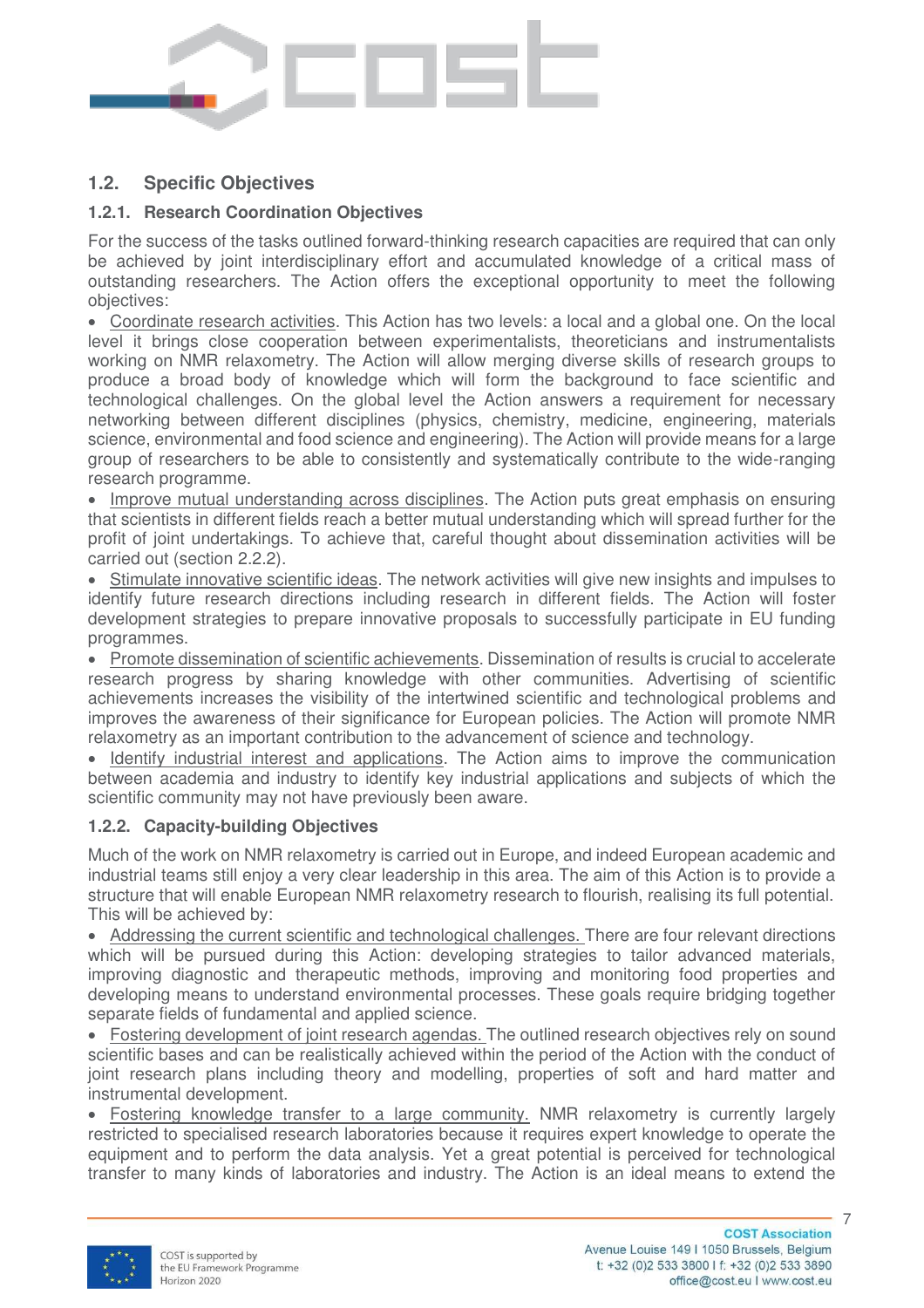

availability of NMR relaxometry by developing user-friendly, straightforward protocols for experimental design and execution and for data analysis.

• Involving industrial partners. This Action will play a seminal role in facilitating links within the scientific and industrial communities. A transfer of scientific and technological knowledge to the industry will foster industrial competitiveness of Europe in the target areas.

• Preparing the next generation of competitive young researchers. A new generation of researchers will be trained. Besides training schools within this Action, senior scientists groups will be created for the provision of advice for Early Career Investigators (ECI). Special emphasis will be put on offering a comprehensive access to theoretical tools as the community is in danger of losing the expertise in this demanding area.

• Involving ECI and promoting under-represented gender. The Action will increase the active involvement of ECI to the joint research (section 2.2.2) and maintain a good gender balance and national diversity in the research teams.

## **1.3. Progress beyond the state-of-the-art and Innovation Potential**

#### **1.3.1. Description of the state-of-the-art**

In recent years interest in NMR relaxometry has exploded. The research activities are divided into four main work streams: determination of dynamical and structural features of complex molecular systems, theory and modelling of spin relaxation phenomena, instrumental development and a broad range of applications. NMR relaxation is a very special phenomenon. In fact, it is difficult to imagine another example of a research field that is so multi-faceted. For instance, when looking at the same NMR relaxation data collected from food products, one may see a manifestation of quantum statistical spin relaxation phenomena, or a confirmation of the good quality of this product. Both opinions are correct as the food product contains protein molecules which are immobilised and therefore show peculiar quantum-mechanical relaxation properties which are the fingerprint of the good quality, because they indicate the appropriate fraction of immobilised proteins in the food.

These research activities have seen some important achievements during the last decade, the most important being:

 **Fundamental and applied materials science**. NMR relaxometry has been applied to study dynamics of molecular and ionic liquids. There is little fundamental understanding of how the dynamics of interacting molecules enable the formation of combined entities. Motional correlations are crucial to understand transport properties and self-organisation/aggregation of molecular and ionic species. Ionic liquids raise high expectations as a new generation of electrolytes whose transport properties can be tuned, provided one can relate their conducting properties with the correlated ion dynamics. NMR relaxometry has proven to be a perfect tool to study the complex network of motional correlations caused by ionic interactions.

Dynamics of liquids in confinement investigated by NMR relaxometry has attracted a lot of attention in recent years. The research focuses mostly on water (because of its relevance to biology), ionic liquids and polymers. NMR relaxometry has also turned out to be a prominent tool for studying dynamical properties of macromolecular systems: polymers, liquid crystals and proteins. NMR relaxation studies of polymer dynamics have revealed areas of discrepancies with well-established theories, and that has given rise to controversies which are currently debated and studied.

Understanding the dynamic behaviour of biological macromolecules is increasingly appreciated as it is crucial for understanding their functions. NMR relaxometry has been shown to be an excellent tool for probing internal and reorientational dynamics of proteins and revealing aggregation/oligomerization phenomena in protein systems. A special class of molecular liquids with self-organisation/aggregation properties are liquid crystals. Besides their large impact on technology, these systems show similarities with cell walls and serve as model systems.

Not only soft, but also hard matter is accessible to NMR relaxometry, as shown by the study of superionic conductors, nanocrystalline compounds and, recently, solid electrolytes.

 **Medical applications**. Over the last decade research within Europe has led to the development of Magnetic Resonance Imaging (MRI) scanners which use FFC in order to measure field dependent

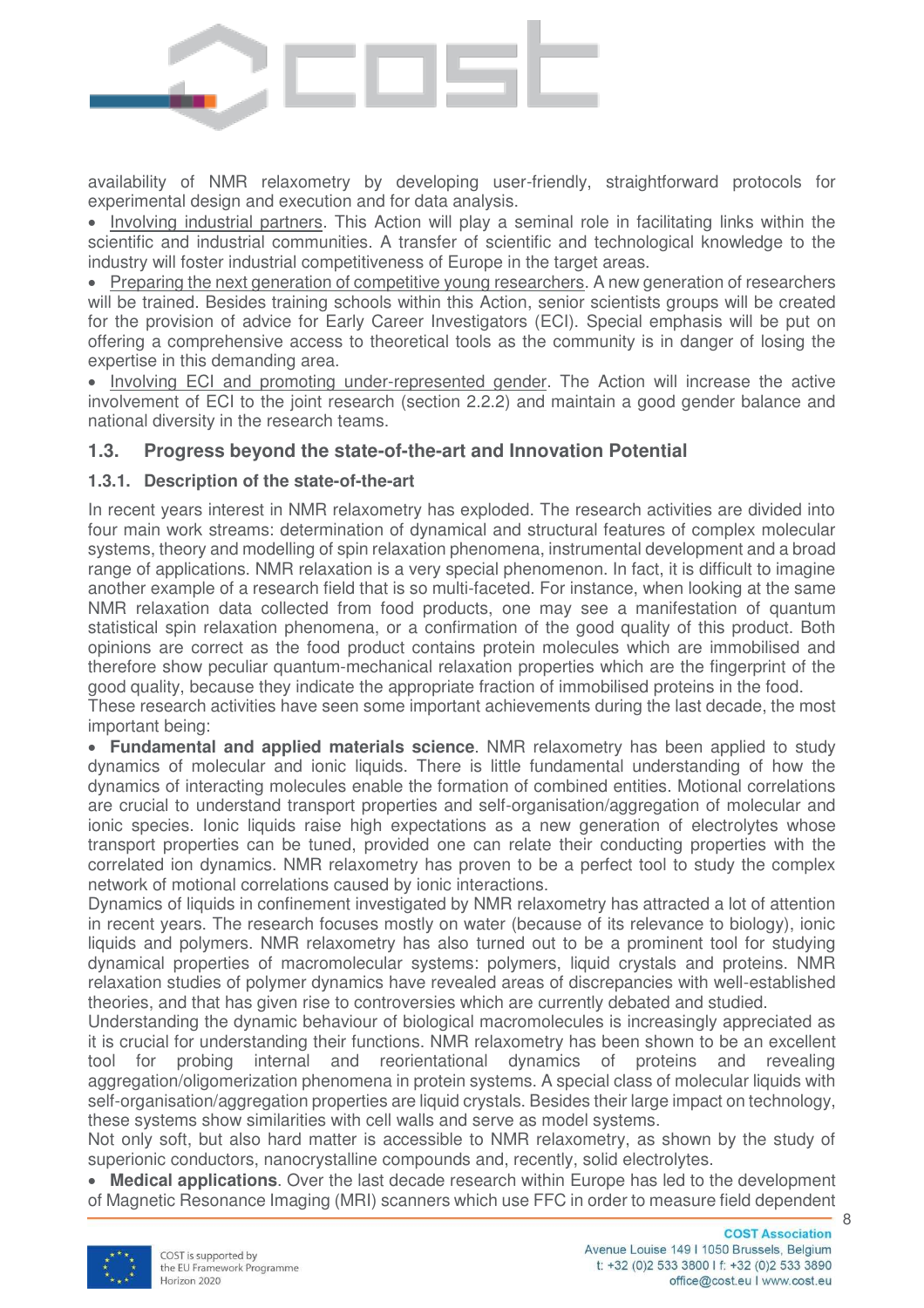

relaxation in the tissues of human subjects. These scanners use magnets which are totally different to those in standard MRI scanners and have the ability to switch field rapidly (as required in FFC) while the patient is inside the scanner. In vivo applications of FFC MRI are at a very preliminarily stage, though initial results show very considerable promises for the use of FFC MRI in order to improve the diagnosis and staging of a wide range of diseases, including cancer, osteoarthritis and fibrosis. Another important area of medical research employing NMR relaxometry is the development of contrast agents (CA) for MRI. Molecular probes in MRI have potential for early diagnosis, assessment of disease progression and prediction/evaluation of the effectiveness of therapy. NMR relaxometry has proven to be a fundamental technique to determine the molecular parameters responsible for the relaxation enhancement caused by CA. The challenge of further sensitivity improvement of CA has been addressed by developing nanosystems in which paramagnetic complexes are conjugated to platforms of various nature, size and complexity. Magnetic inorganic nanoparticles have been investigated as CA and as suitable systems for combining imaging, drug delivery and therapy (so called"theranostic" agents). Further, remarkable progress has been achieved by encapsulating the complexes in the inner compartment of liposomes, greatly pushing the limits of contrast detection.

 **Applications to environmental and food sciences**. NMR relaxometry plays an important role in monitoring soil quality and evaluating nutrient dynamics towards plant roots. NMR relaxometry studies are a rich source of information to characterise the molecular dynamics of liquids in cementbased materials and natural porous materials such as sandstone and carbonate rocks. The NMR relaxation parameters of foods depend on the chemical composition of the food (water, lipids, and proteins), the heterogeneity of the food matrix, and various processing parameters (drying, storage and aging). This has also been used to detect counterfeit foodstuffs. Additionally, porous properties of foods are known to affect important macroscopic parameters such as water-holding capacity and texture, thereby determining food quality and flavour. These properties can be thus monitored and predicted by applying NMR relaxometry, which offers the advantages of rapidity and sensitivity.

 **Theory and modelling**. Conventional relaxation theories are valid only for high magnetic fields and relatively fast molecular dynamics. Thus, they are definitely not applicable to field-dependent relaxation studies on complex systems. The theoretical challenge is primarily caused by a combination of strong spin interactions and slow dynamics (typical of macromolecular systems, solids, etc.). This issue has been addressed for the first time for paramagnetic systems (contrast agents) leading to the ground-breaking idea of an approach valid for arbitrary motional conditions and interaction strengths. This approach has been further elaborated and extensively verified with experimental results, such as in systems exhibiting quadrupole interactions. This led to innovative concepts exploiting relaxation enhancement in biological systems as an MRI contrast mechanism. There is a growing awareness that in many areas of applications of NMR relaxometry (polymers, biomolecules, and nanocrystals) one faces theoretical problems that present further challenges caused by complex mechanisms of molecular dynamics. This is a strong incentive for scientists to foster the development of advanced spin relaxation theories.

 **Instrumental development**. Field cycling at low magnetic fields (1 T and below) has been thriving for over a decade. Current developments aim at accessing higher magnetic fields using hybrid systems where an electromagnet is combined with a cryogen-free superconducting magnet to reach up to 3 T. An alternative approach involves using the stray field of a high-field NMR magnet. Such a system allows accessing higher magnetic fields (in principle up to 23.5 T, in practice up to 14.1 T) with a shuttle, thereby benefiting from the resolution of high-field NMR. However, this sampleshuttling approach is not applicable to FFC MRI.

#### **1.3.2. Progress beyond the state-of-the-art**

The Action will provide outstanding opportunities to develop groundbreaking ideas for fundamental and applied science. The main directions of the novel research are outlined below.

 **Fundamental and applied material science**. In recent years important developments in the field of colloids and dispersions (gels, emulsions, and vesicles) have been achieved. They are, however,

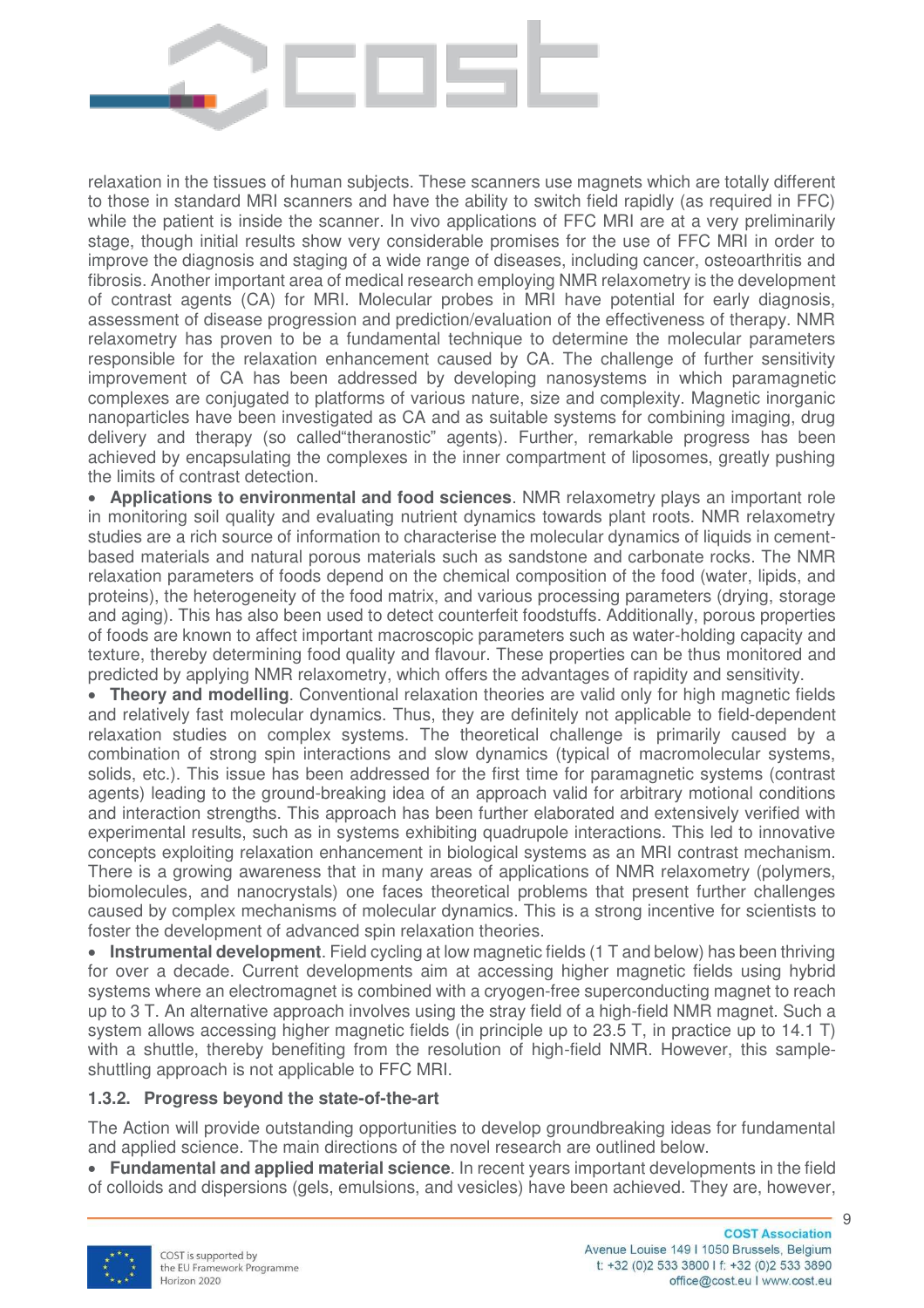

mostly focused on macroscopic rheological properties of the systems. The potential of NMR relaxometry as "molecular rheology" will be used in order to develop models encompassing dynamics on micro- and macro-scales. Nanofluids provide a new challenge for NMR relaxometry; they consist of carrier liquids containing nano-objects of different dimensionality and properties (such as nanoparticles, nanotubes, graphene sheets) and raise large industrial interest as cooling media (for instance for solar cells). Their macroscopic dynamical properties do not obey the laws of hydrodynamics and, to date, no studies have attempted to explain this confusing phenomenon at the level of molecular dynamics. NMR relaxometry opens the possibility of investigations of the dynamics of molecular and ionic liquids in bulk and confinement.

The last decade has seen significant interest in developing tuneable materials. This area is so far relatively seldom studied by NMR relaxometry. This Action provides the opportunity to contribute to this extremely relevant branch of research which has huge potential benefit to society. Special attention will be placed on solid electrolytes and nanocrystaline materials.

Resolving the determinants of protein function is a key challenge of fundamental biology and drug development. NMR relaxometry is exceptionally suited to gather unique information on protein motions and it will be used for this purpose.

NMR relaxometry will also be applied to some striking scientific problems that remain unexplored, such as the tracking of stem-cells or the study of condensed matter under high pressure. It is expected that the investigations will lead to breakthroughs in the understanding of thermodynamical laws and properties on the molecular level.

 **Medical applications**. A great challenge is presented by the idea of transferring FFC technology from NMR to MRI, and thus being able to perform localised measurements enabling the characterisation of biological tissues in vitro and in vivo, in turn providing quantitative biomarkers of disease. This idea requires extensive in vivo characterisation of the field-dependent relaxation properties of biological tissues, both theoretically and experimentally.

Design and validation of optimised MRI contrast agents is essential in understanding disease aetiology. Molecular imaging provides a view of the body at the cellular and sub-cellular level, enabling dynamic visualisation of key biological processes within the cell. Further research will be carried out on MRI contrast agents with focus on targeted imaging probes showing chemical control (through the compound design) over relaxation rates with regards to field strength, exhibiting "on and off" switches based on field-dependent relaxivity and being sensitive to physiological parameters such as pH or enzymatic activity. Novel promising applications are offered by paramagnetic nanostructures. The dramatic improvement in sensitivity attained with the use of liposomes loaded with paramagnetic chelates and nanoparticles will be investigated.

Recent theoretical achievements now allow the development of radically new methods for MRI contrast agents based on nuclear quadrupole cross relaxation. The central principle goes far beyond the state-of-the-art by targeting different nuclei and new compounds.

NMR relaxometry will also be applied to some striking scientific problems that remain unexplored such as tracking implanted cells for cell therapies (in therapy with stem-cells or Langerhans islets).

 **Applications to environmental and food sciences**. NMR relaxometry studies will be carried out for high surface-area natural porous materials such as sandstone and carbonate rocks. High surface-area porous materials including granular packing, plasters, cement-based materials and shale oil rocks will be investigated to get insights into fundamental properties for industrial applications such as specific area, wettability, and porosity. It is important to probe in situ the dynamics and wettability of oil, water and gas trapped in the complex microstructure of shale-oil rocks. NMR relaxation studies performed "down-hole" will be an invaluable tool for investigating oil and gas recovery on porous rocks. Innovative heterogeneous material for building materials will also be a topic of intense scrutiny.

Natural and anthropogenic organic matter, used to improve soil fertility and carbon sequestration in order to reduce greenhouse gases effects on global carbon cycle, will be investigated.

NMR relaxometry opens the possibility to monitor the internal structural and dynamical modifications of foods when pedoclimatic conditions change (weather, soil, humidity), or when they are subject to

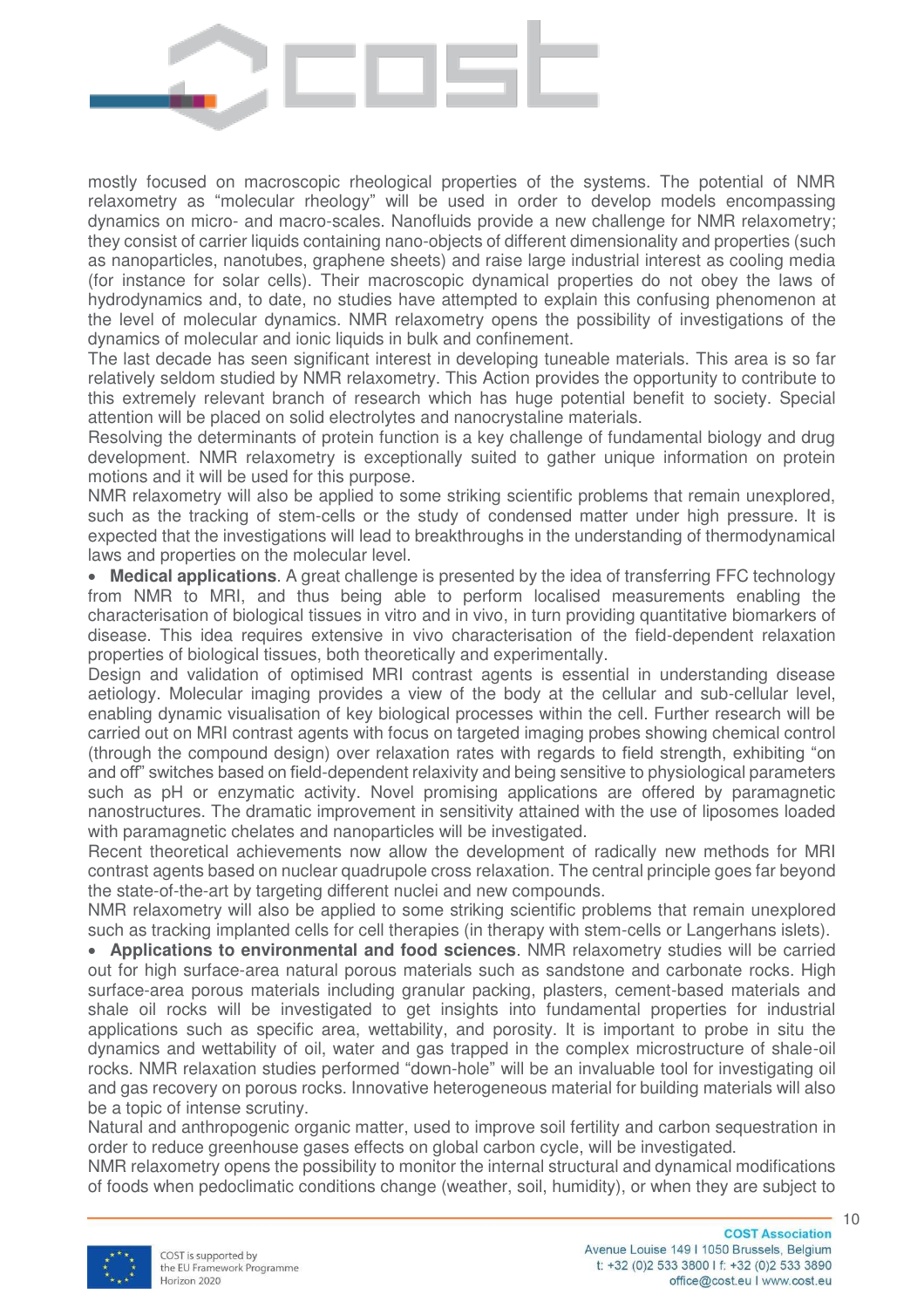

different agricultural practices post-harvest, or industrial processing (bleaching, storage, freezing). For this purpose, the unique ability of NMR relaxometry to gather information about the chemical composition and the dynamics of different food components will be exploited. Aging and maturation is an important attribute of several economically important foods, such as wine and cheese. NMR relaxometry offers the possibility to monitor and optimise the duration and environmental conditions of aging and maturation in a large variety of foods, leading to the production of high added-value products.

 **Theory and modelling**. Efforts will be taken towards further development of advanced spin relaxation theories linking relaxation features with dynamical and structural properties of molecular systems of high complexity. These will be of utmost importance to develop concepts of tailored advanced materials for diverse applications and to predict contrast properties of innovative MRI contrast agents, in addition to answering pertinent questions of fundamental science. The theoretical advancements will be implemented using new software tools. Web-based platforms will be created and made freely accessible to distribute up-to-date software for data analysis and interpretation.

The comprehensive approach to spin relaxation is intertwined with other theoretical challenges, which will be undertaken. For instance, nuclear spin states with very long lifetimes can be created on a variety of molecules and spin systems that meet specific criteria (hyperpolarisation concept). These long-lived spin states have important applications in the long-term storage of nuclear spin hyperpolarisation as well as a great potential for sensing applications.

 **Instrumental development**. Sensitivity and specificity improvements are the two main aspects to push NMR relaxometry beyond its current boundaries. The efforts in these domains aim at providing means to preserve the specificity of high-resolution NMR studies (performed at high magnetic fields) in the range of low fields, and also to reach very high sensitivity (or "single spin" experiments).

Recent hardware development combining dynamic nuclear polarization (DNP) with NMR relaxometry is a promising step towards investigating specific dynamics of molecular systems. Thus, efforts to develop an improved set of DNP/FFC probes will be undertaken in order to maximise the enhancement factor on the one hand and the overall sensitivity on the other hand. Probe-shuttling relaxometry will be developed, as the ability to exploit the stray field of the magnet affords high sensitivity and allows taking advantage of the high resolution capacity of NMR.

The concept of FFC MRI requires specific hardware developments adapted to targeted applications, as well as the development of imaging pulse sequences and data-processing methods.

Another challenge for FFC instruments is provided by multidimensional and ultrafast experiments.

# **1.3.3. Innovation in tackling the challenge**

The following innovative areas are envisaged as part of the Action:

 Exploiting the FFC technique for MRI and set-up of the FFC MRI scanner. There is a great expectation that the acquisition of MR images over an extended range of magnetic field strengths will provide outstanding diagnostic information, not accessible from the current images acquired at a single high magnetic field strength.

 Applying new concepts for MRI contrast agents. New classes of paramagnetic and superparamagnetic contrast agents with improved relaxation enhancement capabilities will be designed, leading to greater sensitivity of MRI for subtle changes in tissue state and decreased administered dose, two tasks currently of huge interest in clinical settings. A fundamentally new contrast mechanism using large nuclei with quadrupole moments will be exploited. This concept has the potential to push MRI far beyond its current limits.

 Developing innovative ideas for the design of new materials. Further progress in the development of advanced materials heavily relies on a thorough understanding of the mechanisms of molecular dynamics. An excellent example is the area of batteries and supercapacitors for which the mechanisms of ionic transport and interactions with the surface of electrodes is of primary importance. NMR relaxometry is a unique method that is able to guide the design of innovative materials.

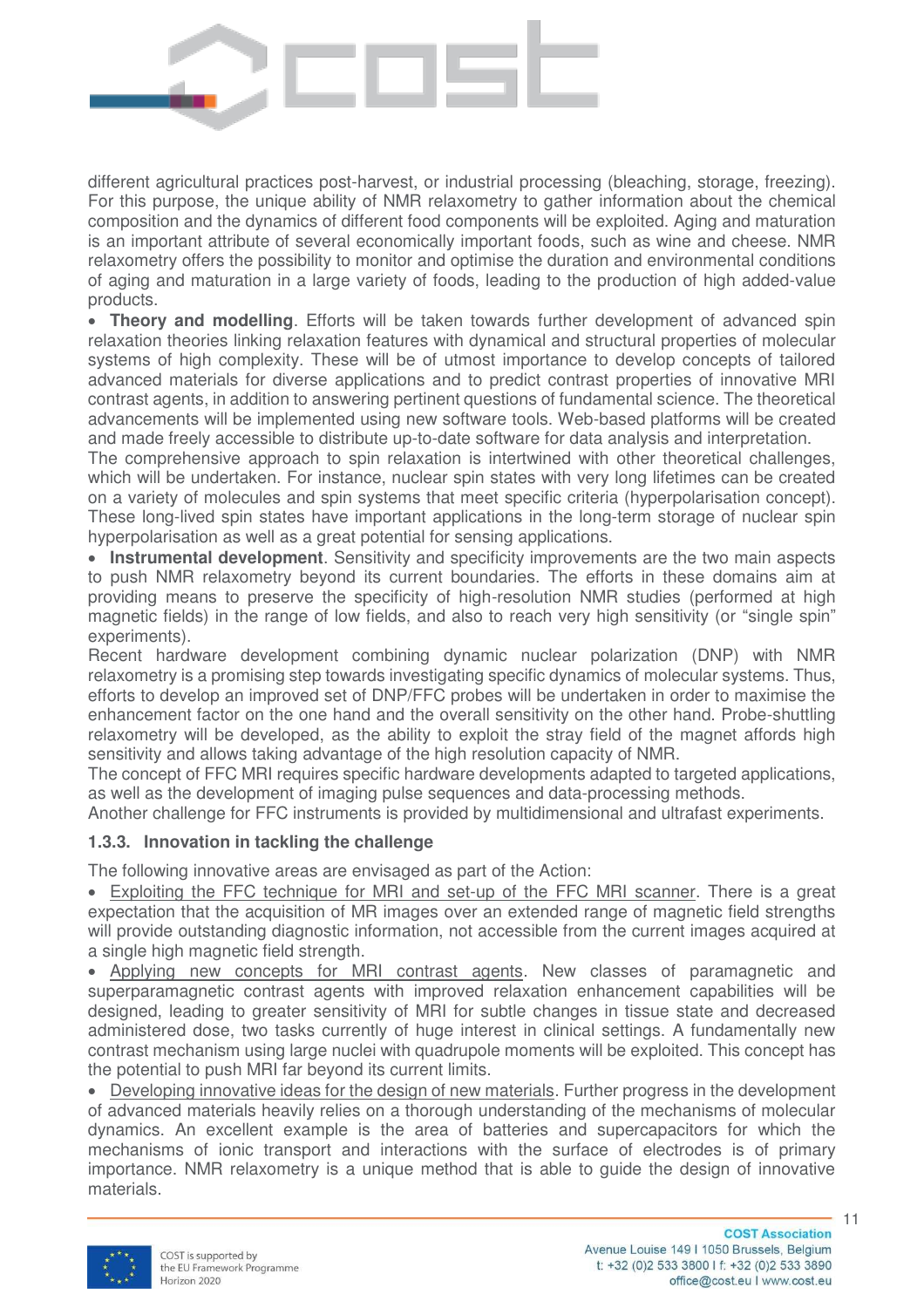

 Exploiting NMR relaxometry for quality assurance in the food industry. The ability of FFC NMR to identify signals arising from bound and mobile phases is of paramount importance to assess a number of processes in the agri-food chain (such as ripening, storage or transformation). Furthermore, the potential of NMR relaxometry to differentiate between fresh and aged/matured food products will be explored for authentication purposes (e.g. wine, cheese, etc.).

 Exploiting NMR relaxometry as a tool for "molecular rheology". NMR relaxometry will open new horizons in terms of bridging "molecular rheology" to the macroscopic rheological behaviour of a variety of systems, from complex fluids to macromolecules. The studies will be extended to extreme temperature and pressure conditions.

 Formulating comprehensive theories of spin relaxation. Theoretical models of the complex, quantum-statistical phenomenon of spin relaxation will push forward the fundamental research, merging quantum physics with molecular science. These theoretical developments are crucial for wide-ranging applications-based research (for instance, to identify markers of diseases, indicators of food quality or protocols for materials development).

## **1.4. Added value of networking**

#### **1.4.1. In relation to the Challenge**

A majority of the concepts presented can be successfully executed only via a long chain of collaborations of scientists representing different expertise along with industrial partners. The Action will give the opportunity to apply an innovative and thorough research strategy which includes:

- Exploring the potential of concomitant experimental and theoretical investigations including a broad range of other experimental methods supplemented by computer modelling.
- Establishing a close collaboration between scientists representing different areas of fundamental and applied science and pursuing breakthrough ideas stimulated by brainstorming of interdisciplinary teams.
- Fostering extensive collaboration between academic and industrial partners for the mutual benefit of both parties and providing socio-economical advantages.
- To pursue this strategy the following means of the Action will be exploited:
- Coordination of research activities, evaluation of the results obtained and definition of further research directions via meetings of Working Groups (WGs) and video conferences.
- Transfer of knowledge between partners by conferences, Training Schools and a large number of Short Term Scientific Missions (STSMs) in order to promote mobility of ECI. Exchanges between interdisciplinary groups of complementary expertises will be especially encouraged.
- Sharing of experimental equipment and theoretical/numerical tools. Moreover, access to specialised European facilities will be provided by some participants of the Action enlarging the experimental potential.
- Dissemination of the results to a broad scientific community and industry. The feedback expected from these parties provides novel scientific and technological ideas and helps to define the expectations of end-users.

#### **1.4.2. In relation to existing efforts at European and/or international level**

There are several international programmes aiming at fostering research in the fields of novel advanced materials for nano- and bio-technology, MRI, energy storage systems and computer modelling of molecular motion, for instance:

• Marie Curie ITN project: pNMR (Pushing the Envelope of NMR Spectroscopy for Paramagnetic Systems. A Combined Experimental and Theoretical Approach)

 COST Actions: Molecules in motion (MOLIM), European Network on Smart Inorganic Polymers (SIPs), Modern Tools for Spectroscopy on Advanced Materials: a European Modelling Platform, Exchange on Ionic Liquids, Theranostic Imaging and Therapy: An Action to Develop Novel Nanosized Systems for Imaging-Guided Drug Delivery.

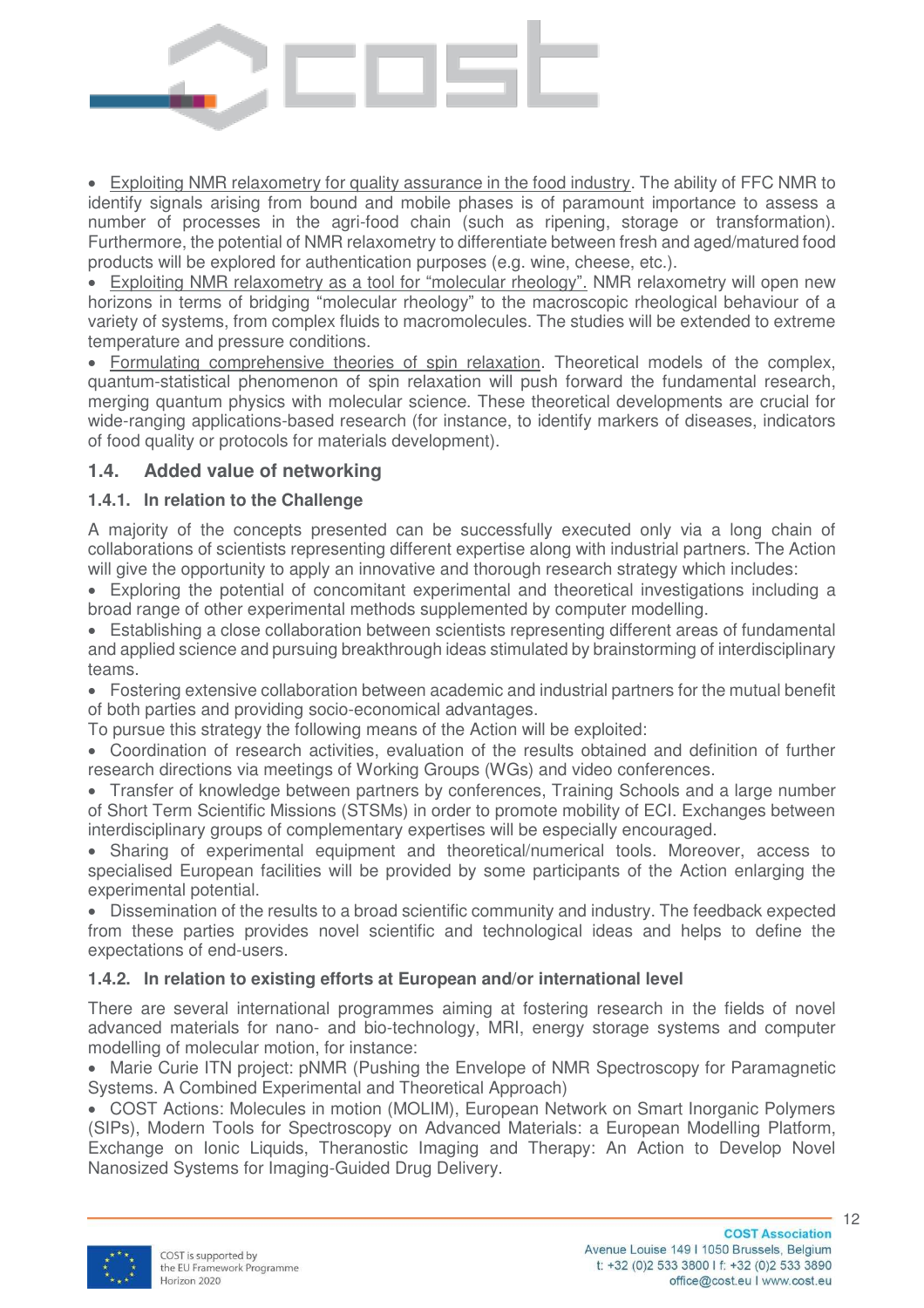

No international programme is however devoted to the development of NMR relaxometry as a wideranging tool. These projects (and some others) can in many aspect complement this COST Action and strengthen the scientific concepts of all parties by common workshops and video conferences. In view of the expected computer demand of some accurate and realistic models developed by this Action, cooperation outside the network with specialists of high-performance computing is envisaged. Data collected for biological tissues and pharmaceutical compounds as well as software tools will be available for inclusion into the BioMedBridges shared e-infrastructure to allow data integration in the biological, medical, translational and clinical domains, and thus to strengthen biomedical resources in Europe.

# **2. IMPACT**

## **2.1. Expected Impact**

#### **2.1.1. Short-term and long-term scientific, technological, and/or socioeconomic impacts**

The short-term goals are scientific and technological advances, while in the long term society as a whole will benefit from the Action.

Collaboration of renowned European scientists exploiting NMR relaxometry with experts in complementary disciplines in order to address the challenges of the Action will lead to novel findings published in high-ranking journals. These achievements will also have impact on the related disciplines. Educational aspects of the Action are very important, not only from the viewpoint of knowledge transfer, but also to ensure that qualities such as creativity in solving problems, communication skills and entrepreneurship are passed to the next generation of researchers. Enhanced research tools (in terms of improved instrumentation and more straightforward experimental and data analyses protocols) will be delivered to scientists, medical doctors and engineers. It is expected that this Action will result in increased participation in EU projects of currently less-represented countries.

New technological concepts will be developed, stimulating competition and invention in the associated industry. The Action provides outstanding opportunity to overcome the bottleneck between academic research and industry by stimulating a vibrant dialogue between both parties, leading to their mutual profit and hence socioeconomic benefits. This statement is fully justified taking into account that the Action addresses major needs of our society, for instance, by providing new diagnostic tools for a broad range of diseases, by responding to increasing demand for advanced materials for numerous applications, by contributing to the technology enabling the shift from fossil to renewable energies, or by providing means for quality control of foodstuff.

#### **2.2. Measures to Maximise Impact**

#### **2.2.1. Plan for involving the most relevant stakeholders**

The Action targets the broad, cross-disciplinary scientific community, industry and general public. Due to the extraordinarily broad range of scientific topics to which NMR relaxometry can valuably contribute, the number of relevant stakeholders is very large.

The Universities ranked within the top 200 that possess faculties either in life science/medicine or materials science comprise about 300 potential stakeholders. This figure would be hard to estimate if one adds other similar Universities with lower rank, but it would undoubtedly be large. These stakeholders will be addressed through the dissemination network described in Section 2.2.2 (below).

Industrial stakeholders from the following activities will be prioritised as targets for the Action: pharmaceuticals (contrast agents), chemistry (advanced materials, oil/petroleum), high technology (solar cells, capacitors, batteries, and displays), environment (soil fertility) and food production (food quality). The Action will include feasibility studies to help develop innovative solutions that match the market needs. Industry Transfer Managers will be appointed to advertise these solutions to potential industries. Representatives from industry will be invited to meetings and industry-dedicated

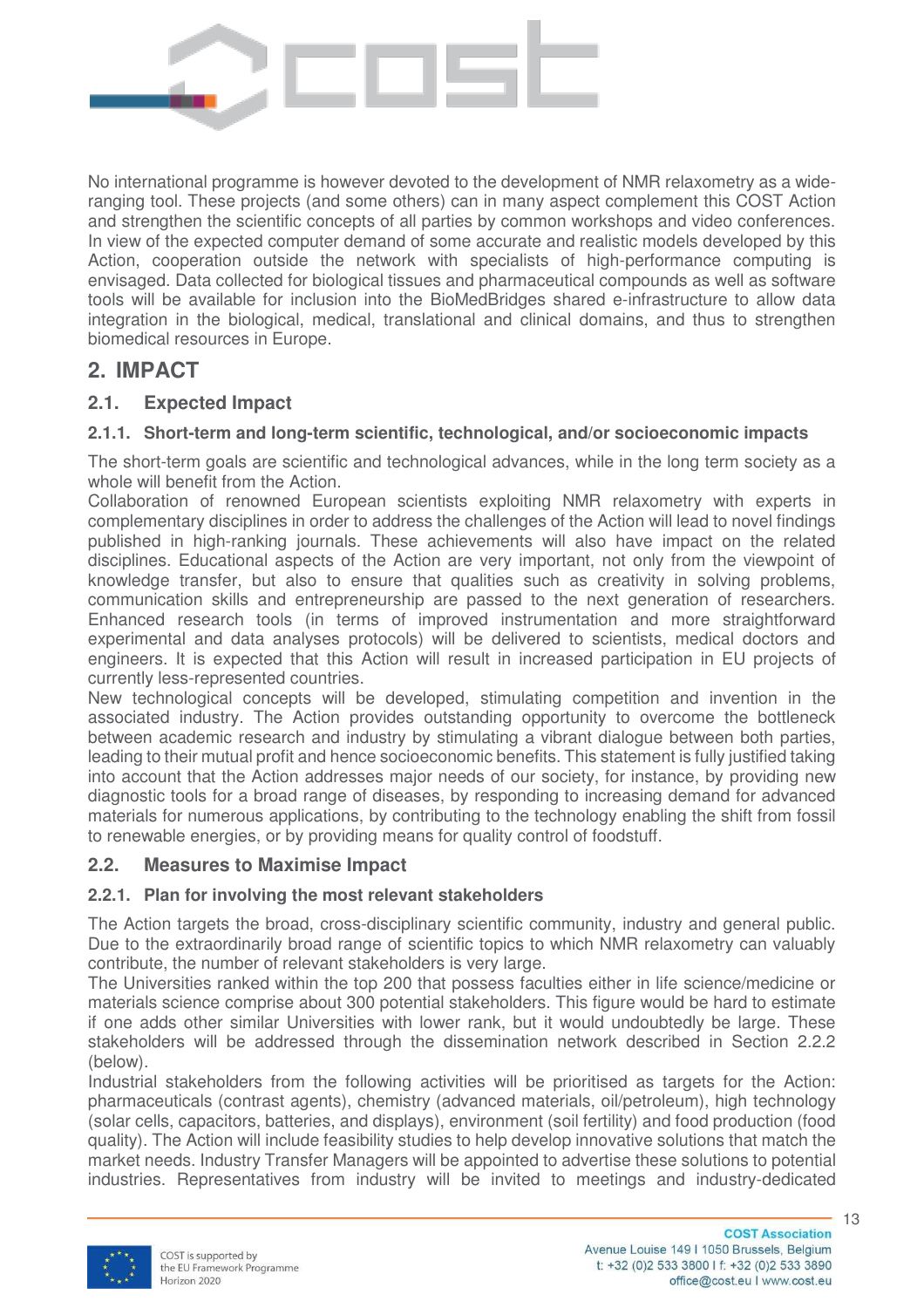

videoconferences will be organised. Public Affairs units present at many European Universities will be engaged to maximise impact through social media releases and policy interviews.

# **2.2.2. Dissemination and/or Exploitation Plan**

An ambitious programme of dissemination will be implemented to reach a broad audience, from scientists to the general public. A Dissemination and Exploitation Group (DEG) including the WGs members and industry partners will be established to provide and promote a thorough approach to dissemination and impact of the Action, while respecting the rights of intellectual property. It includes:

• Publications in international journals (open access if possible), reviews, monographs, specialised books and text-books. To increase the visibility of the Action, themed issues in international journals will be proposed.

 Organisation of WG meetings, conferences, workshops and STSMs. The last two will increase the number of ECI trained to work on interdisciplinary problems using NMR relaxometry.

• Participation in external conferences. To raise awareness of the scientific community on the potential of NMR relaxometry it is important to present the results of the Action.

 Creation of a dedicated website. The website will describe the Action for scientific, industrial and lay audiences. It will present the results with links to open-access publications, reports of the Action and tutorials. The form of communicating the results will be tailored to each audience including all stakeholders and beneficiaries (researchers, companies, hospitals among others). The website will also be used for video-presentations of courses and lectures held during the Action conferences, workshops and meetings, demonstrations of experimental and data analysis protocols.

 Sharing data and software. Non-commercially-sensitive research data and software tools developed for data analysis and modelling will be made available to the community.

• Setting up an "intra-network" (Think Tank) of ICS. This is meant to build their confidence and ensure that they contribute to the Action at an equal level with experienced scientists. This networking will create a platform for exchanging knowledge, seeking advice and asking questions which they might hesitate to address to the wide forum.

• Setting up a "forum of experts". The group will carry on a blog (as a part of the Action website) including an e-dialogue with the community, discussions of controversial subjects and an educational part (Wikipedia-like).

#### **2.3. Potential for Innovation versus Risk Level**

#### **2.3.1. Potential for scientific, technological and/or socioeconomic innovation breakthroughs**

The Action is intended to create a competitive interdisciplinary network capable of defining and solving high-level scientific and technological challenges. The long-term vision and breakthrough targets are highly ambitious and require high levels of expertise. The novelties of the ideas pursued imply high potential of the Action, but also a high risk level. The Action is aware of several risk factors:

Theoretical models being insufficient for comprehensive and consistent data analysis.

 Ambiguous interpretation of the origins of specific relaxation features of complex systems as a results of many degrees of freedom.

• Insufficient sensitivity/selectivity of instrumentation to fully meet the technological challenges.

NMR relaxometry has evolved in the last decade, providing many theoretical, instrumental and applications-based contributions and overcoming serious conceptual and implementation obstacles. In several of the outlined areas the research community is currently obtaining very promising results (Section 1.3.1). As a consequence the knowledge already acquired is advanced and the community possesses superb experience which will be resourcefully used by profiting from the networking means offered by the Action. Thus, there is a high level of confidence that the research and development goals will be successfully addressed.

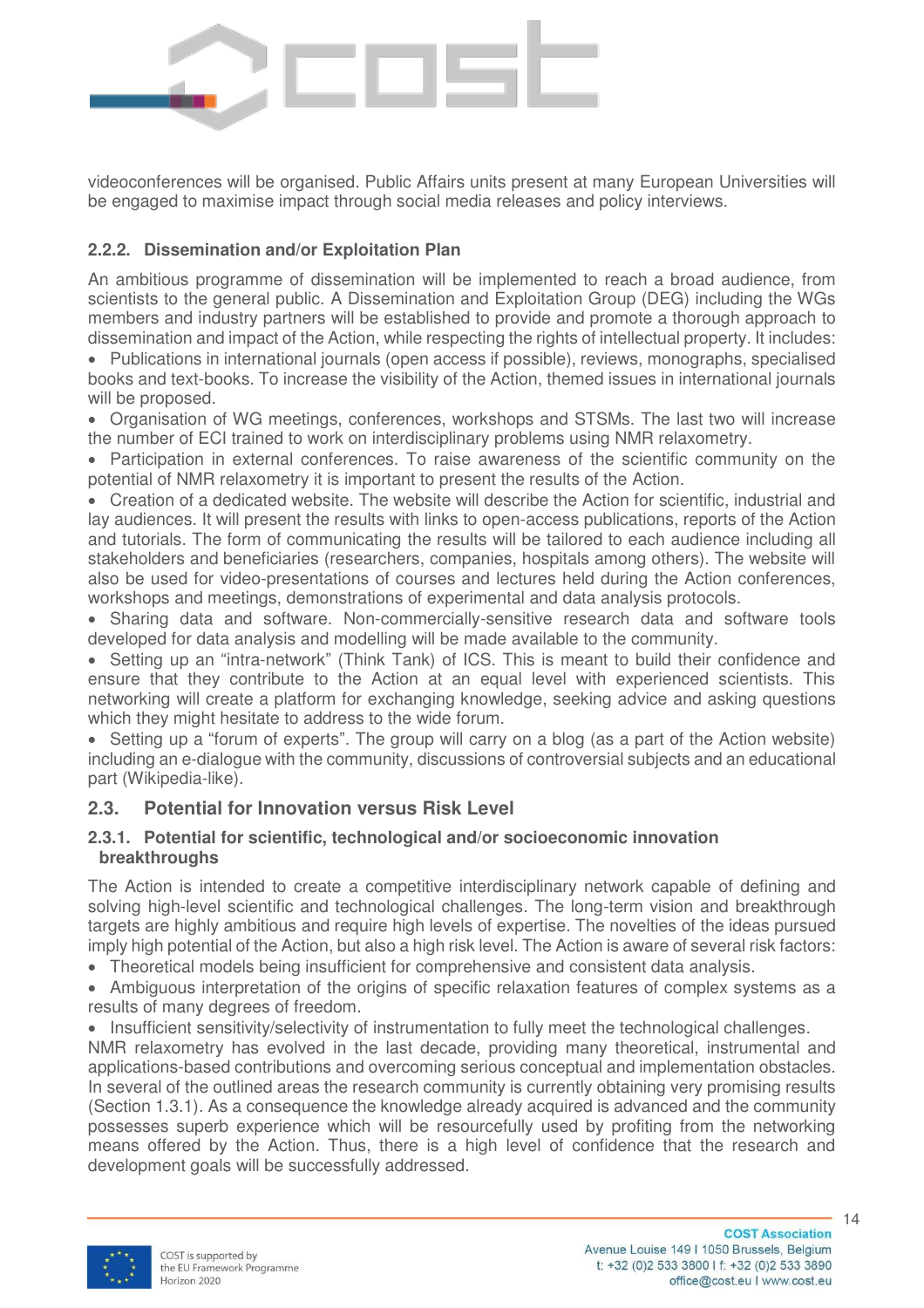

The risks factors will be continuously monitored and mitigated. WGs meetings will play a very important role to correct for mid- to long-term risk realisations while frequent video-conferences will take place (Section 3.1.2) to quickly cope with short-term issues and appearing uncertainties. A key factor decreasing the risk probability is continuous, mutual cross-validation. Therefore

participants are expected to make their results available to other research groups involved in the Action (experimental data, theoretical models, and numerical tools).

# **3. IMPLEMENTATION**

# **3.1. Description of the Work Plan**

# **3.1.1. Description of Working Groups**

WGs will conduct their activities within five work streams: Fundamental and applied materials science (WG1), Medical applications (WG2), Food and environmental sciences (WG3), Theory and modelling (WG4) and Instrumental development (WG5). The research agendas of WGs are deeply intertwined so the scientific programmes of the WGs will be carried out in close cross-correlation and the participation in more than one WG will be promoted. The scientific aims of the individual WGs are presented below including Milestones and Deliverables (M&Ds) for each WG. M&Ds of the whole Action are described separately.

**WG1: Fundamental and applied material science**. This group will focus on dynamics of complex molecular and ionic systems in liquid and solid states, encompassing small molecules, macromolecules, electrolytes and crystals. The research will encompass extensive experimental studies in a very broad range of temperature and pressure to reveal remarkable properties of matter under extreme conditions. Thorough theoretical analysis by means of dedicated, advanced theoretical models will be performed to disclose dynamical properties of these diverse systems. The analysis will seek for generic laws of molecular motion and their in-depth explanations. The potential of "molecular rheology" will be exploited to link the molecular (atomic) dynamics with macroscopic behavior of the systems. The studies will be aided by complementary experimental methods and computer simulations.

The efforts of WG1 will aim at the following objectives:

O1.1: Exploring dynamics of complex systems on a molecular level in order to address open questions of fundamental science.

O1.2: Identifying links between molecular and macroscopic properties of matter to provide guidelines for materials tailoring.

The most important research tasks are summarised as follows:

T1.1: To analyse motional correlations in liquid and solid electrolytes against their conducting properties.

T1.2: To examine the effect of increased complexity of soft matter (from "simple" liquids to macromolecules) on its motional properties across a huge range of time scales.

T1.3: To analyse the influence of confinement and solid/liquid surface interactions on molecular dynamics, thermodynamical and rheological properties of liquids.

T1.4: To inspect dynamics of (nano) crystalline materials and amorphous solids.

Milestones: Obtaining representative systems for study by the different stakeholders; Identification of the origin of the most characteristic relaxation features of different classes of systems and correlation with their macroscopic properties; Establishment of guidelines for appropriate analysis of NMR relaxometry results.

Deliverables: Report on NMR relaxation data for representative classes of systems, Strategies to improve properties of advanced materials, guidelines for NMR relaxometry data analysis.

**WG2: Medical applications**. WG2 aims at developing and refining the performance of NMR relaxometry in diagnosis, focusing mostly on transferring FFC technology to MRI and developing new types of contrast agents with enhanced relaxivity and superior sensitivity to tissue state. The main objectives and main tasks are:

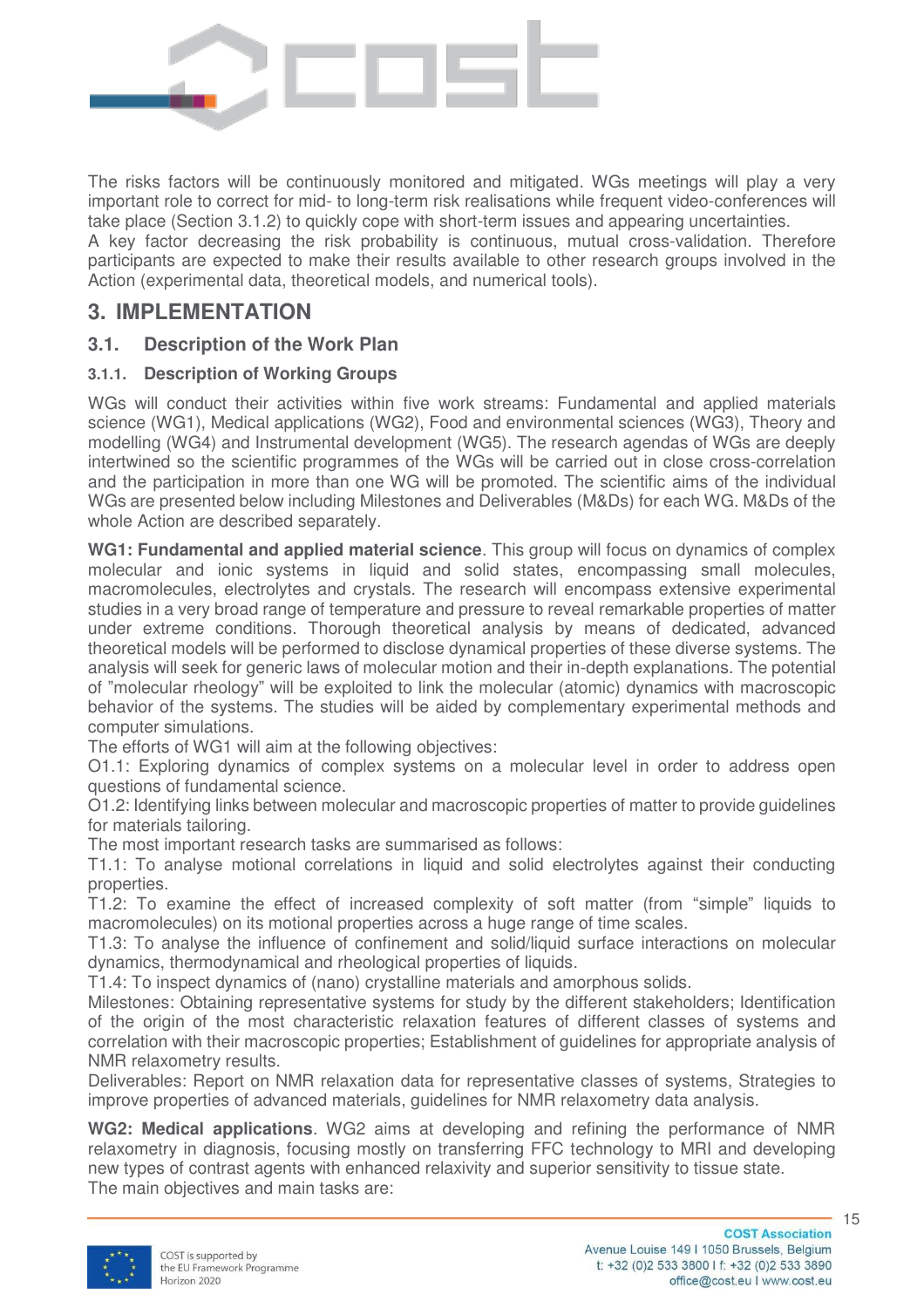

O2.1: To transfer FFC technology to MRI and develop protocols to obtain a wealth of extra diagnostic information that is not available to standard MRI.

O2.2: To develop novel contrast agents for FFC MRI and high-field MRI scanners.

T2.1: To refine and develop experimental and numerical tools and protocols for FFC MRI.

T2.2: To thoroughly study NMR relaxometry of tissue-mimicking systems and tissues in normal and pathological states to reveal disease biomarkers.

T2.3: To investigate the contrast potential of new nanostructured paramagnetic and superparamagnetic contrast agents in aqueous suspensions, in vitro (in cells) and in vivo.

T2.4: To model and synthesise efficient contrast agents based on interactions with quadrupole nuclei.

T2.5: To explore the possibility of tracking implanted cells for cell therapies.

Milestones: Demonstration of successive progress in the development of FFC MRI scanners, Approbation of FFC MRI clinical studies, Identification of robust biomarkers of diseases, Identification of diverse relaxation mechanisms and factors enhancing the contrast properties of highly-promising systems, Demonstration of the performance of contrast agents based on entirely new contrast mechanisms and/or exploiting new classes of compounds.

Deliverables: List of biomarkers available in FFC NMR and their interpretation in the target diseases, Stabilised FFC MRI prototypes working at low and ultra-low field with streamlined protocols, Report on the potential of the currently approved contrast agents for FFC MRI, Examples of novel contrast agents with specification of the parameters determining their efficiency at selected frequencies.

**WG3: Food and environmental applications**. WG3 will gather researchers focused on environmental and food science, with the following objectives:

O3.1: To develop tools to investigate food properties and quality, maturation and authentication.

O3.2: to evaluate soil fertility and relate soil transformations to agricultural practices.

O3.3: To understand dynamical properties of liquids (water, oil) in natural high-surface porous materials.

These goals lead to the following tasks:

T3.1: To investigate dynamics of nutrients in soils amended with pyrogenic carbon systems.

T3.2: To reveal markers of quality, maturation and authenticity through comprehensive studies of relaxation features of diverse food products.

T3.3: To reveal factors influencing the texture and stability of food products during their shelf life.

T3.4: To investigate and model liquid dynamics in shale oil rocks, cement-based and granular materials.

Milestones: Setup of protocols for NMR relaxation experiments for various food products, soil and natural materials of high porosity, Explanation of the most prominent characteristic relaxation features (markers) of food products in terms of food composition, processing, maturation and storage, Demonstration of down-hole experiments for oil in rocks.

Deliverables: Procedures for the determination of food condition, quality and authenticity from NMR relaxation, Numerical tools for detecting oil parameters from down-hole experiments.

**WG4: Theory and modelling**. WG4 will gather groups experienced in quantum-mechanical foundation and mechanisms of spin relaxation phenomena and theory. The objectives of WG4 are: O4.1: To develop a deeper understanding of quantum-mechanical relaxation phenomena in complex spin systems.

O4.2: to formulate advanced theoretical models linking spin relaxation features of molecular systems with their dynamical and structural properties.

The group will conduct its activity within two main work tasks:

T4.1: Robust quantum-mechanical framework of spin relaxation in systems of high complexity.

T4.2: Theoretical models of relaxation processes dedicated to a variety of systems, including different relaxation pathways and diverse mechanisms of motion .

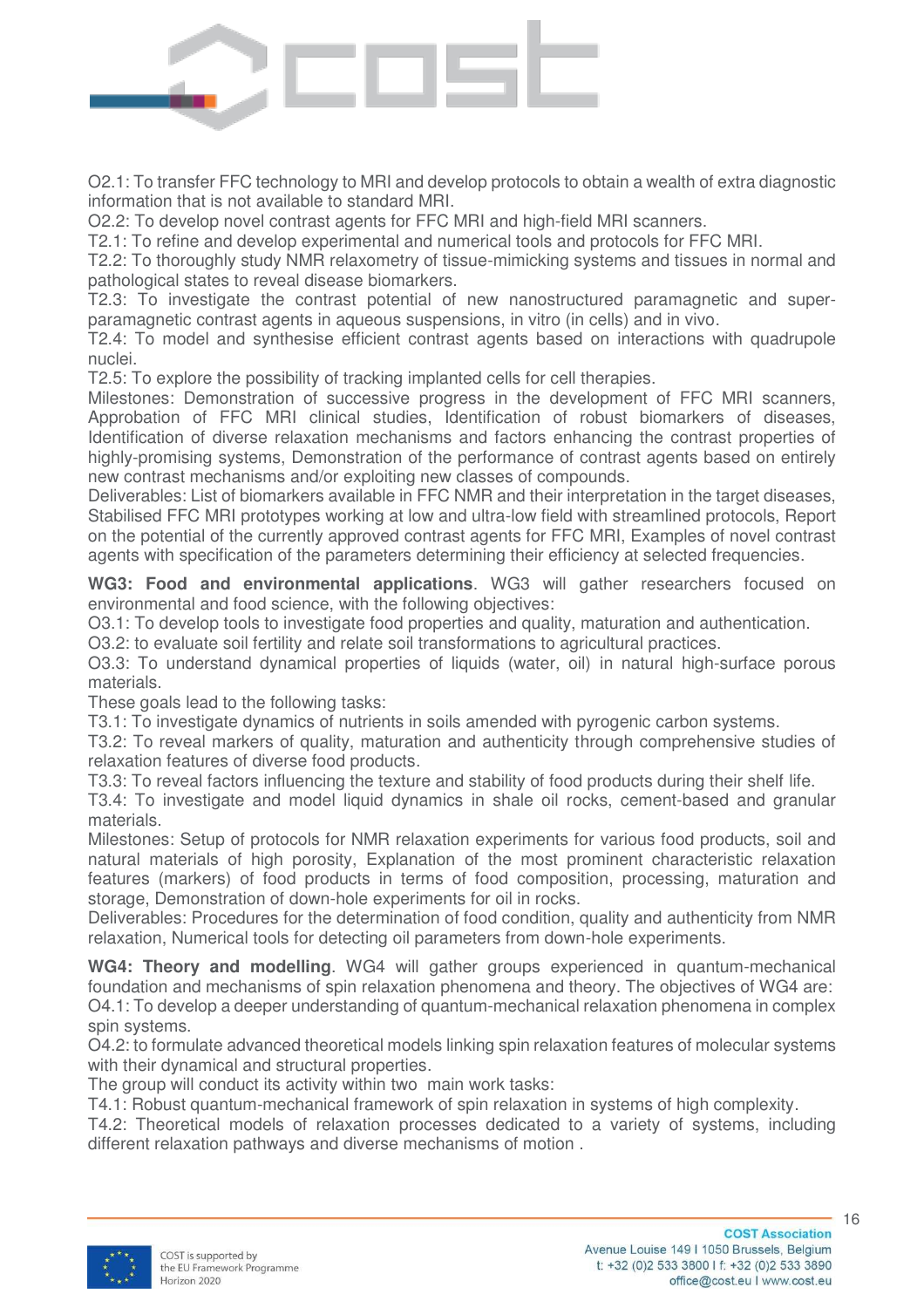

The description will be formulated in a way suitable to be applied in general scientific cases by other researchers. Thus, the strict theoretical formulations will be (if possible) accompanied by their simplified counterparts, embracing the most essential features of the spin dynamics phenomena.

Milestones: Provision of theoretical break-through quantum-statistical approaches leading to relaxation theories valid for arbitrary motional conditions and interactions strengths, Demonstrations of the ability of the relaxation theories to reproduce the features of NMR relaxation data collected for diverse materials, tissues, foodstuff and in vivo studies, Demonstration of the consistency of the results obtained by NMR relaxometry and other, complementary techniques.

Deliverables: Survey of available relaxation theories, their underlying assumptions and validity regimes, Comprehensive theory of relaxation for liquid and solid systems of increasing complexity and robust numerical tools for analysis of relaxation data for these systems, Theoretical models of field-dependent relaxation enhancement caused by diverse classes of contrast agents placed in surroundings of different physico-chemical and biological properties accompanied by software package for modeling and predicting contrasting effects, Software package for detecting, extracting and quantitatively describing markers for tissues and food products, Numerical guiding tools for tailoring advanced materials with main focus on electrolytes and nanocrystals.

**WG5: Instrumental development**. WG5 will gather research teams involved in the development of NMR relaxometry from the instrumental side, of advanced experiments and of software.

The main objectives of WG5 are:

O5.1: To improve sensitivity and selectivity of the FFC technique.

O5.2: To develop and to validate technology for in vivo imaging.

O5.3: To optimise FC magnets for experimentation.

They are associated with the following tasks:

T5.1: Extend the frequency (magnetic field) range to enlarge the time-scale of motional processes accessible by NMR relaxometry.

T5.2: Explore the potential of sample/probe shuttling methods to enhance the sensitivity and selectivity of FFC NMR studies.

T5.3: Develop an improved set of tools for DNP and hyperpolarisation enhancement methods.

T5.4: Develop in vivo imaging protocols including state-of-the-art MRI and FFC MRI sequences.

Milestones: Demonstration of NMR relaxation experiments at ultra-low and high magnetic fields, Experiments on nuclei with low gyromagnetic factors, Demonstration of the instrumental capability for FFC MRI.

Deliverables: FFC NMR systems with enhanced stability and homogeneity, Alternative FFC NMR systems based on sample and/or probe shuttling.

The Action will also provide other Milestones, common for all WGs. They are:

 Management Committee (MC) meetings, WGs' meetings, mid-term conferences and reviews and reports (after 18 months, 30 months and at the end of the Action).

Regarding the Deliverables, these include:

publications in high ranking journals, reviews, books, protocols, reports of the Action.

 conferences, workshops, training schools and diverse scientific and educational materials resulted from these Activities.

This work plan will be carried out by the many groups that already expressed an interest in this Action, keeping open possibilities for other groups to join the network during the course of the Action.

#### **3.1.2. GANTT Diagram**

The Action will last for four years. Altogether four MC and Core Group (CG) meetings, twenty WG meetings (one per year per each WG), forty WGs video sessions (two per year per each WG), at least two international conferences, two workshops, three Training Schools and forty STSMs are planned as shown below .

Meetings will be organised, if possible, as satellites of conferences and workshops.

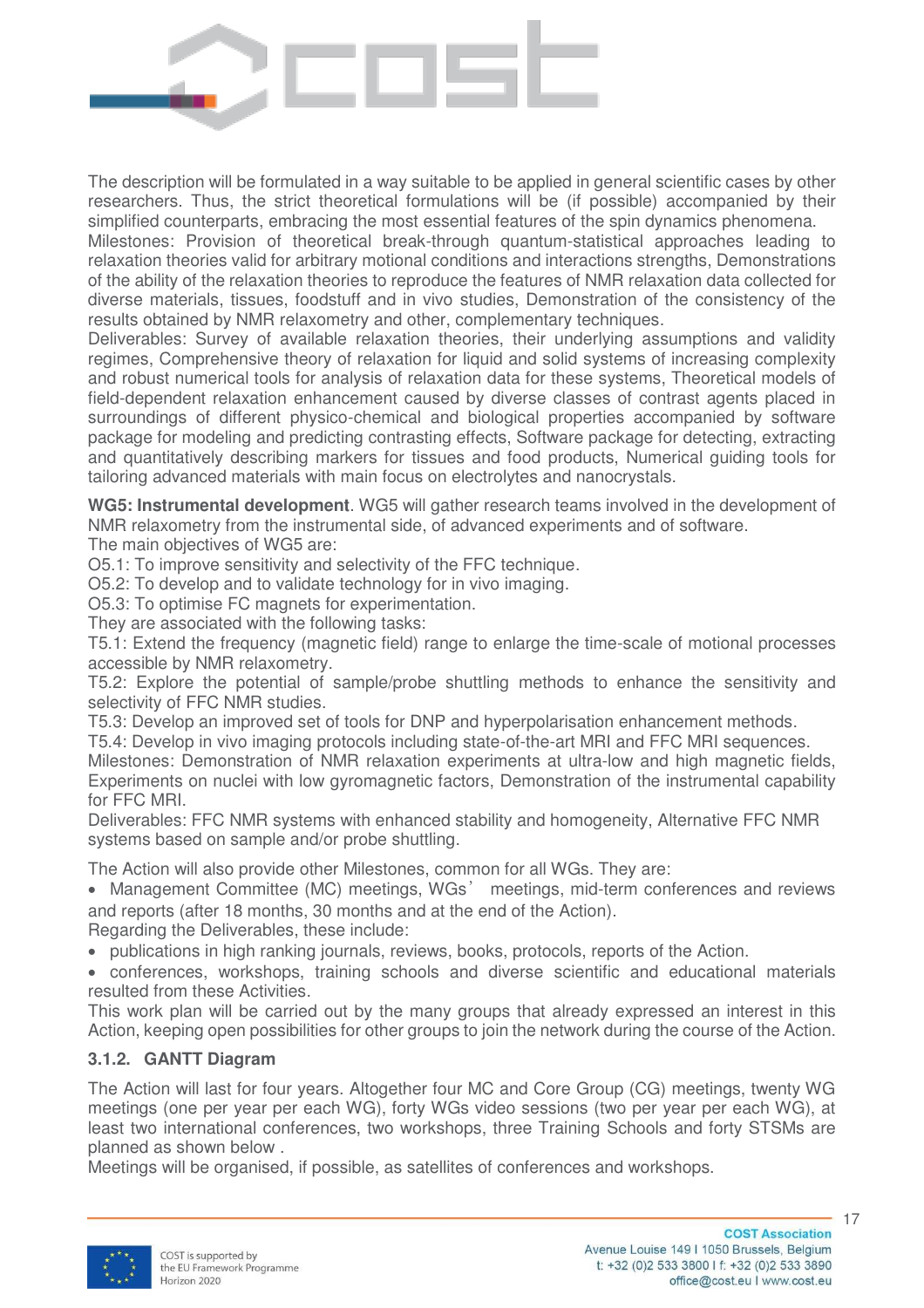

| Action                 | Year 1 |  |  | Year <sub>2</sub> |  |  | Year <sub>3</sub> |  |  | Year 4 |  |  |  |  |  |  |
|------------------------|--------|--|--|-------------------|--|--|-------------------|--|--|--------|--|--|--|--|--|--|
| Kick-off meeting       |        |  |  |                   |  |  |                   |  |  |        |  |  |  |  |  |  |
| MC meeting             |        |  |  |                   |  |  |                   |  |  |        |  |  |  |  |  |  |
| <b>WGs meeting</b>     |        |  |  |                   |  |  |                   |  |  |        |  |  |  |  |  |  |
| WGs video session      |        |  |  |                   |  |  |                   |  |  |        |  |  |  |  |  |  |
| Conference             |        |  |  |                   |  |  |                   |  |  |        |  |  |  |  |  |  |
| Workshop               |        |  |  |                   |  |  |                   |  |  |        |  |  |  |  |  |  |
| <b>Training School</b> |        |  |  |                   |  |  |                   |  |  |        |  |  |  |  |  |  |
| <b>STSM</b>            |        |  |  |                   |  |  |                   |  |  |        |  |  |  |  |  |  |

#### **3.1.3. PERT Chart (optional)**



# **3.1.4. Risk and Contingency Plans**

The experience and knowledge of the internationally distinguished research groups involved in the Action minimize the risks of failure of the scientific objectives. Excellent experimental facilities and theoretical resources are available at the participating institutions. As stated in Section 2.3.1, risk factors directly related to the research concepts and results will be continuously monitored by regular meetings, frequent e-sessions and discussions dedicated to specific problems. Great care will be taken to make the results of the involved research groups immediately available to others and "open for discussion"and comparison (cross-checking).

The tasks of the WGs are highly intertwined as shown in Section 3.1.3. Thus, it is very important to ensure close communication between researchers and to rigorously keep the schedule on time. For this purpose a detailed agenda of M&D associated with individual tasks will be set up (preceded by a critical risk analysis in combination with the interplay between tasks) to avoid situations that delay deliverables and negatively impact other related tasks. In case research groups face difficulties, expectations will be adjusted to a level achievable within the schedule to mitigate the influence of the delay on the achievement of the Action. A second type of risk is related to the success of the networking and dissemination activities. The carefully thought-through dissemination plan (Sections 2.2.1 and 2.2.2) will ensure the appropriate level of propagation of the results of the Action. The level will be continuously monitored by the Core Group (CG) (Section 3.2) and measures will be taken to improve the weaker channels of dissemination. Good participation to the STSM programme is very important for the Action. Therefore to fully recognise the interests and needs of ECI and students, their feedback from the Training Schools and STSMs will be carefully considered. Moreover, to improve the gender balance, organised childcare possibilities will be offered to participants interested in STSMs. Furthermore, the STSM coordinator will be actively seeking for candidates from under-represented countries potentially interested in the Action.